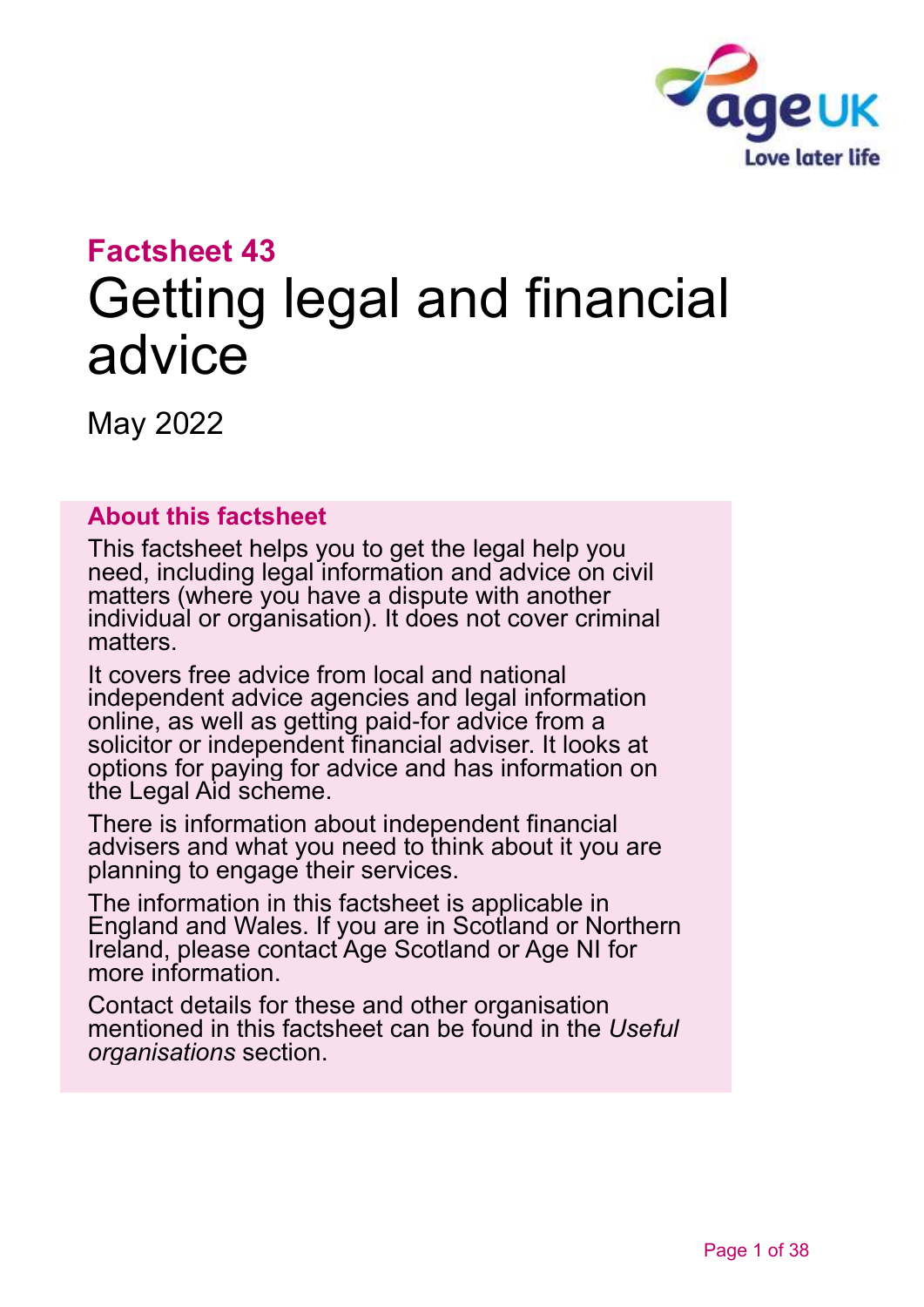## **Contents**

| 1 Free legal advice and information               |                 |
|---------------------------------------------------|-----------------|
| 2 Local advice organisations                      | 4               |
| 2.1 Age UK                                        | 4               |
| 2.2 Citizens Advice                               | 4               |
| 2.3 Law Centres                                   | 5               |
| 2.4 Independent advice services                   | 5               |
| 2.5 Local authority advice services               | 5               |
| 2.6 Legal Aid                                     | 5               |
| 2.7 Pro bono advice services                      | 6               |
| 2.8 Legal information on the internet             | 6               |
| 3 National and specialist agencies                | 7               |
| 3.1 Consumer issues                               | 7               |
| 3.2 Debt                                          | $\overline{7}$  |
| 3.3 Disability                                    | 8               |
| 3.4 Employment                                    | 8               |
| 3.5 Equality and human rights                     | 8               |
| 3.6 Health and social care                        | 9               |
| 3.7 Housing                                       | 10              |
| 3.8 Immigration, nationality and asylum           | 10              |
| 3.9 Lesbian, gay, bisexual and trans issues       | 10              |
| 3.10 Pensions                                     | 11              |
| 4 Mediation                                       | 11              |
| 5 Ombudsman schemes                               | 12 <sub>2</sub> |
| 6 Legal aid                                       | 12 <sub>2</sub> |
| 6.1 Eligibility for legal aid                     | 12 <sup>2</sup> |
| 6.2 Legal Help                                    | 13              |
| 6.2.1 Help at court                               | 13              |
| 6.2.2 Means test for Legal Help and Help at Court | 14              |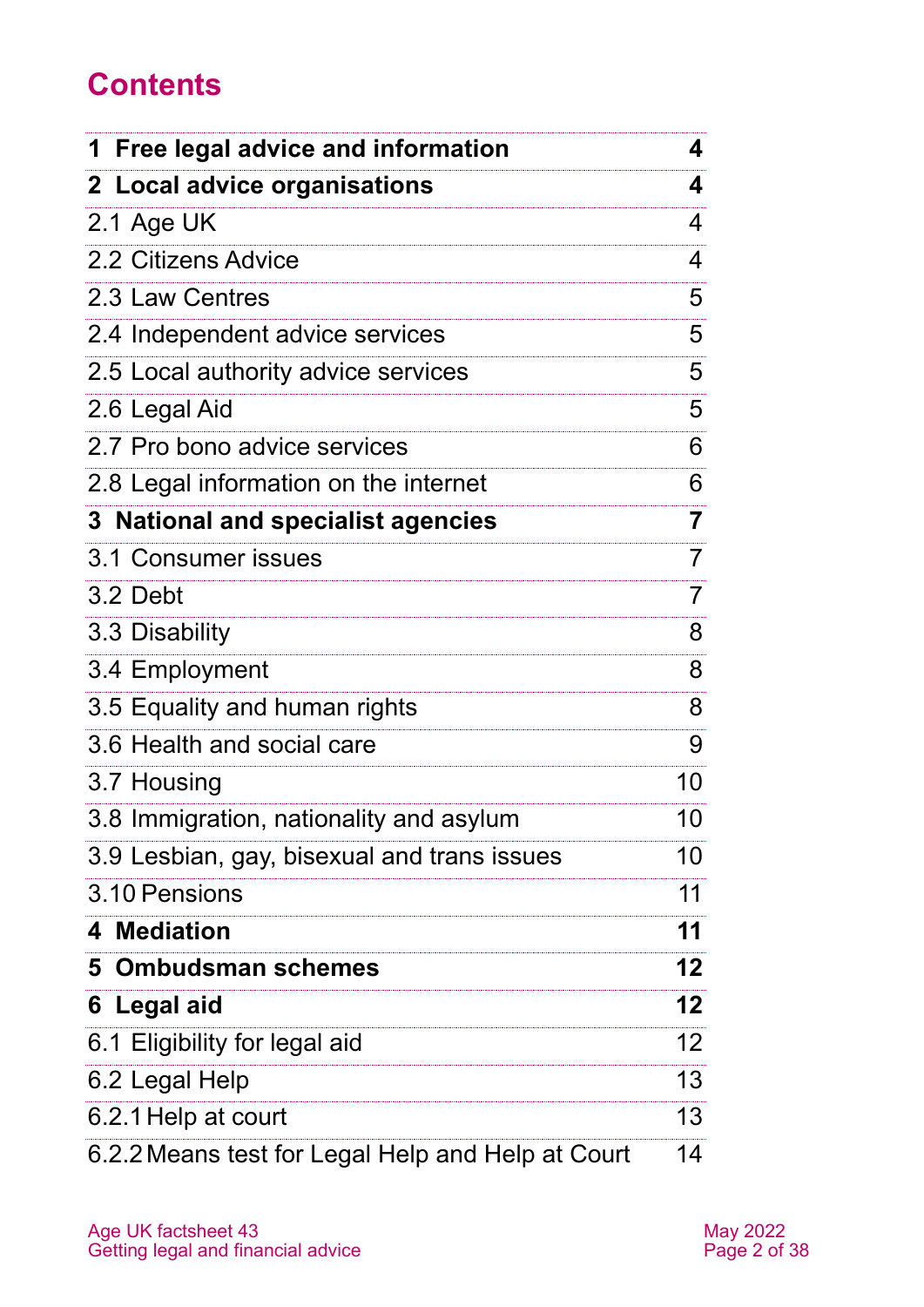| 6.3 Legal Representation                                         | 14 |
|------------------------------------------------------------------|----|
| 6.3.1 Means test for legal representation                        | 14 |
| 6.4 People aged over 60 and funding for Legal Aid                | 15 |
| 6.5 Paying back legal aid ('the statutory charge')               | 16 |
| 7 Paying for legal advice and representation                     | 17 |
| 7.1 Fixed fees                                                   | 17 |
| 7.2 Charges based on hourly rate                                 | 17 |
| 7.3 Legal expenses insurance                                     | 18 |
| 7.4 Conditional fee agreements (CFA, or 'no win,<br>no fee')     | 19 |
| <b>8 Solicitors</b>                                              | 21 |
| 8.1 How to find a solicitor                                      | 21 |
| 8.2 Checklist of questions to ask a solicitor                    | 21 |
| 9 Commercial non-solicitor organisations                         | 22 |
| <b>10 Barristers</b>                                             | 23 |
| 11 Complaints about your solicitor or adviser                    | 23 |
| 11.1 What to do if you don't agree with your<br>solicitor's bill | 24 |
| 12 Independent financial advice                                  | 24 |
| 12.1 Advice or guidance?                                         | 25 |
| 12.2 Types of financial adviser                                  | 25 |
| 12.3 Finding an independent financial adviser                    | 26 |
| 12.4 Meeting a financial adviser                                 | 27 |
| 12.4.1 Checklist for your first meeting with an IFA              | 27 |
| 12.5 Paying for independent financial advice                     | 28 |
| 12.6 Complaints about independent financial<br>advisers          | 29 |
| Useful organisations                                             | 30 |
| Age UK                                                           | 37 |
| Support our work                                                 | 37 |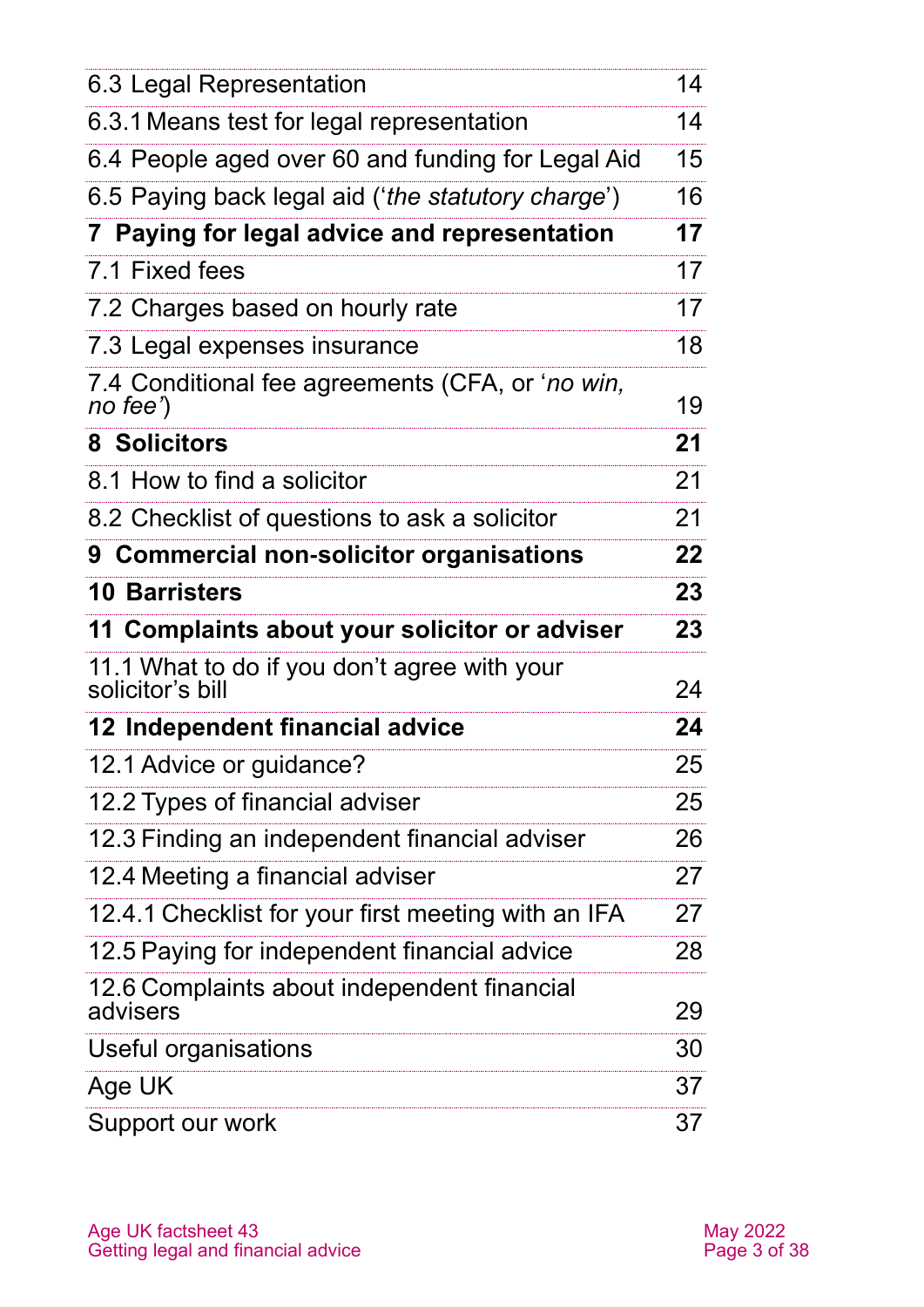## <span id="page-3-0"></span>**1 Free legal advice and information**

There are many sources of free legal information and advice. Sometimes you may have to pay someone else to assist you to resolve a legal problem, but this is not always the case.

You might be able to find a local advice agency that can assist you, although for some problems you may need a solicitor. You may be able to find information through a telephone helpline or on the internet.

## <span id="page-3-1"></span>**2 Local advice organisations**

Advice from agencies in this section is usually free. Most only give advice and cannot represent you in court or at a tribunal. Check whether there are charges and whether they provide casework or representation.

## **2.1 Age UK and Age Cymru**

In **England**, your local [Age UK](http://www.ageuk.org.uk/) should be able to offer or suggest reliable sources of information and advice. Most have an information and advice service and can help with issues such as social care, welfare benefits, and housing. In **Wales**, local [Age Cymru](http://www.ageuk.org.uk/cymru/) agencies offer similar services.

To find your nearest local service in **England**, call Age UK Advice on 0800 169 65 65 (free call, daily 8am to 7pm). In **Wales**, call Age Cymru Advice on 0300 303 44 98 (local rate charges, Mon-Fri 9am-4pm).

Alternatively, visit [www.ageuk.org.uk](http://www.ageuk.org.uk/) (England) or [www.agecymru.org.uk](http://www.agecymru.org.uk/) (Wales) where information resources can be viewed and downloaded.

## **2.2 Citizens Advice**

**[Citizens Advice](https://www.citizensadvice.org.uk/)** are locally run charities operating in most areas of the country. They advise on a range of legal problems including debt, benefits, housing, employment, and consumer problems. You should be able to find the address of your local Citizens Advice from the library, the local authority, telephone directory, or [Citizens Advice](https://www.citizensadvice.org.uk/) website.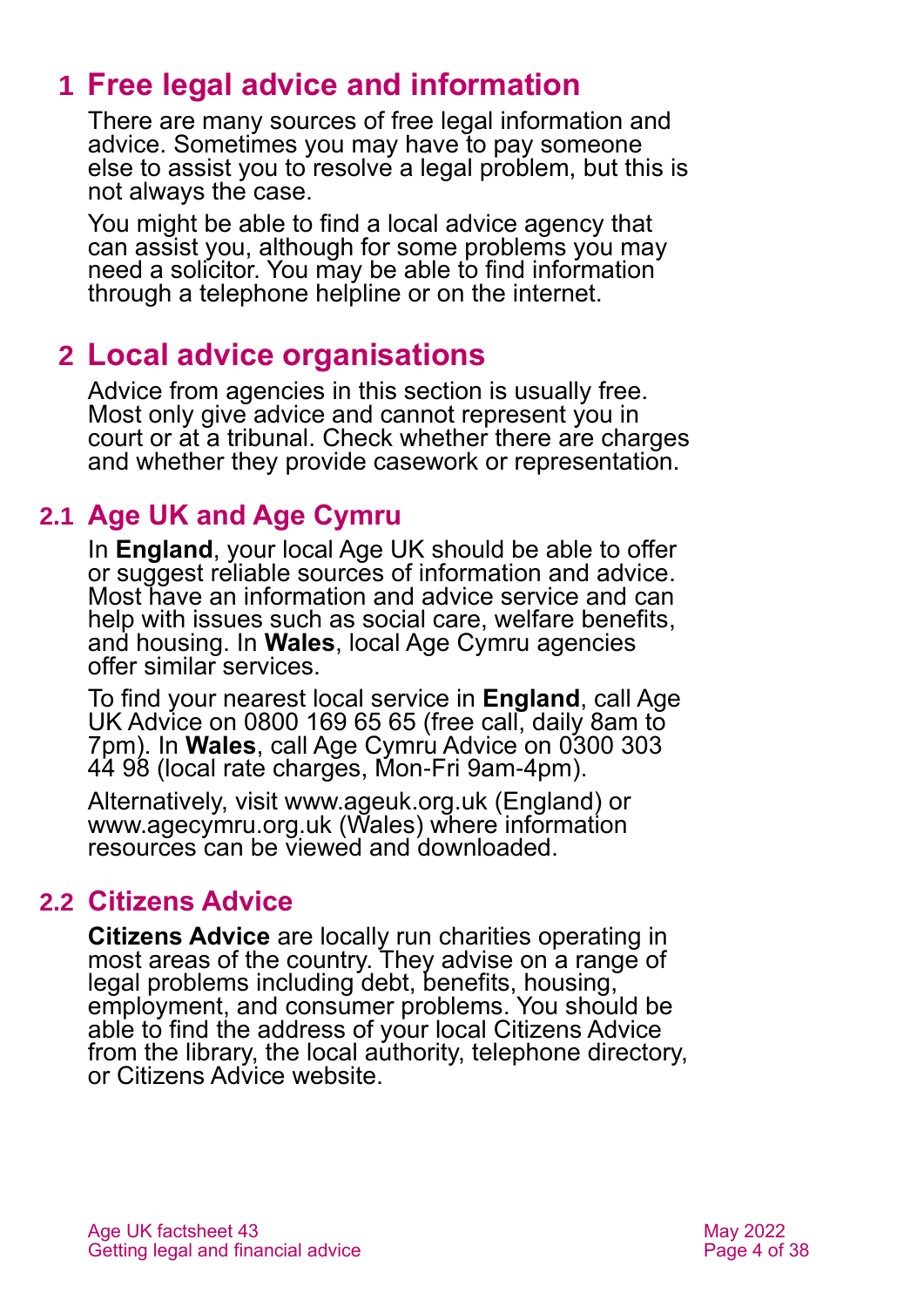### **2.3 Law Centres**

Law Centres are independent, locally based charities providing free legal advice and representation in specific areas of social welfare law (e.g. welfare benefits, disability rights, housing, employment, and debt). Some have rules about who is eligible for their services so ask if you qualify. Find out if there is one near you on the **[Law Centres Network](http://www.lawcentres.org.uk/)** website.

#### **2.4 Independent advice services**

Other independent advice services may provide free advice in your local area. You can find out about them through the **[Advice UK](https://portal.adviceuk.org.uk/s/searchdirectory?id=a2n4J0000002KtY)** website.

#### **2.5 Local authority advice services**

Some local authorities have dedicated advice services for local residents. A Welfare Rights Unit advises on welfare benefits. Money Advice Units advise on debt and consumer matters. Housing Offices can help if you are a council tenant, or are threatened with repossession or eviction from private property, or you need to join the Housing Register. Contact your local authority to find out what is available in your area.

Local Trading Standards officers can advise on consumer problems; for example, if you have problems with goods you bought or a dispute with a local tradesman. Contact your local authority for details or see [www.gov.uk/find-local-trading-standards](http://www.gov.uk/find-local-trading-standards-office)[office](http://www.gov.uk/find-local-trading-standards-office)

### <span id="page-4-0"></span>**2.6 Legal Aid**

Legal aid can help meet the costs of legal advice, family mediation and representation in a court or tribunal. You usually need to show that:

- ⚫ your case is eligible for legal aid, and
- the problem is serious, and
- ⚫ you cannot afford to pay the legal costs.

Legal aid services are provided by private practice solicitors, Law Centres, and some Citizens Advice outlets. Legal aid is available for some legal problems but not for others.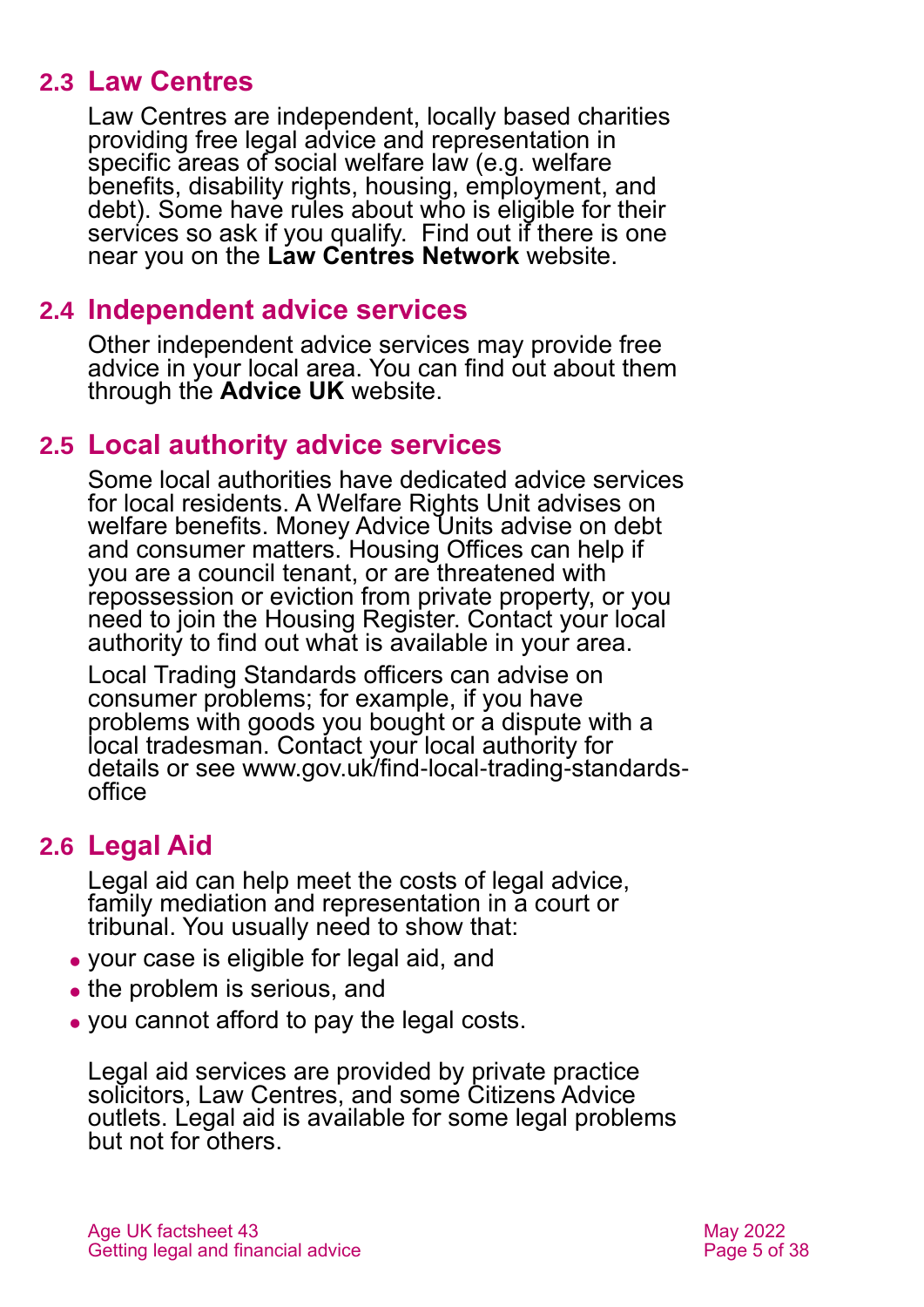You can search for legal aid providers in England and Wales by location and subject matter at [https://find](https://find-legal-advice.justice.gov.uk/)[legal-advice.justice.gov.uk/](https://find-legal-advice.justice.gov.uk/)

If you have a legal problem or are affected by domestic violence, call the **[Civil Legal Advice](https://www.gov.uk/civil-legal-advice)** (CLA) telephone gateway. There is a free translation service if English is not your first language.

The CLA adviser asks questions to find out if your problem is potentially within the scope of the Legal Aid scheme and whether you are potentially eligible for Legal Aid. If you are, you are transferred to another adviser; if not, the adviser can provide details of other local advice services. See [section 6](#page-11-1) for more information.

#### **2.7 Pro bono advice services**

'*Pro bono*' advice is where a solicitor or barrister works on your legal problem free of charge. The **[LawWorks](https://www.lawworks.org.uk/)** scheme can arrange free initial advice on areas of social welfare law including employment, housing, consumer, debt, and welfare benefits. Their clinics are for people who are not eligible for legal aid but cannot afford to pay for a lawyer.

If an advice organisation cannot represent you at court or tribunal, they may still be able to refer you to dedicated organisation that can. These include the **[Free Representation Unit](http://www.thefru.org.uk/)** and the charity called **[Advocate](https://weareadvocate.org.uk/)**.

### **2.8 Legal information on the internet**

There is a lot of online information on legal rights. You may be able to find an answer to a question without having to seek further advice. Always check a website's credentials and make sure it applies to the country you live in. You should not be asked to pay for online services.

- ⚫ **[https://advicelocal.uk](https://advicelocal.uk/)** enter your postcode to find independent advice organisations offering advice on benefits, council tax, debt, housing and homelessness, employment, social care, and asylum and immigration.
- ⚫ **[www.advicenow.org.uk](http://www.advicenow.org.uk/)** independent, not-for-profit website providing information on legal rights and issues. It includes links to information provided by other organisations that has been checked to ensure information is accurate and up to date.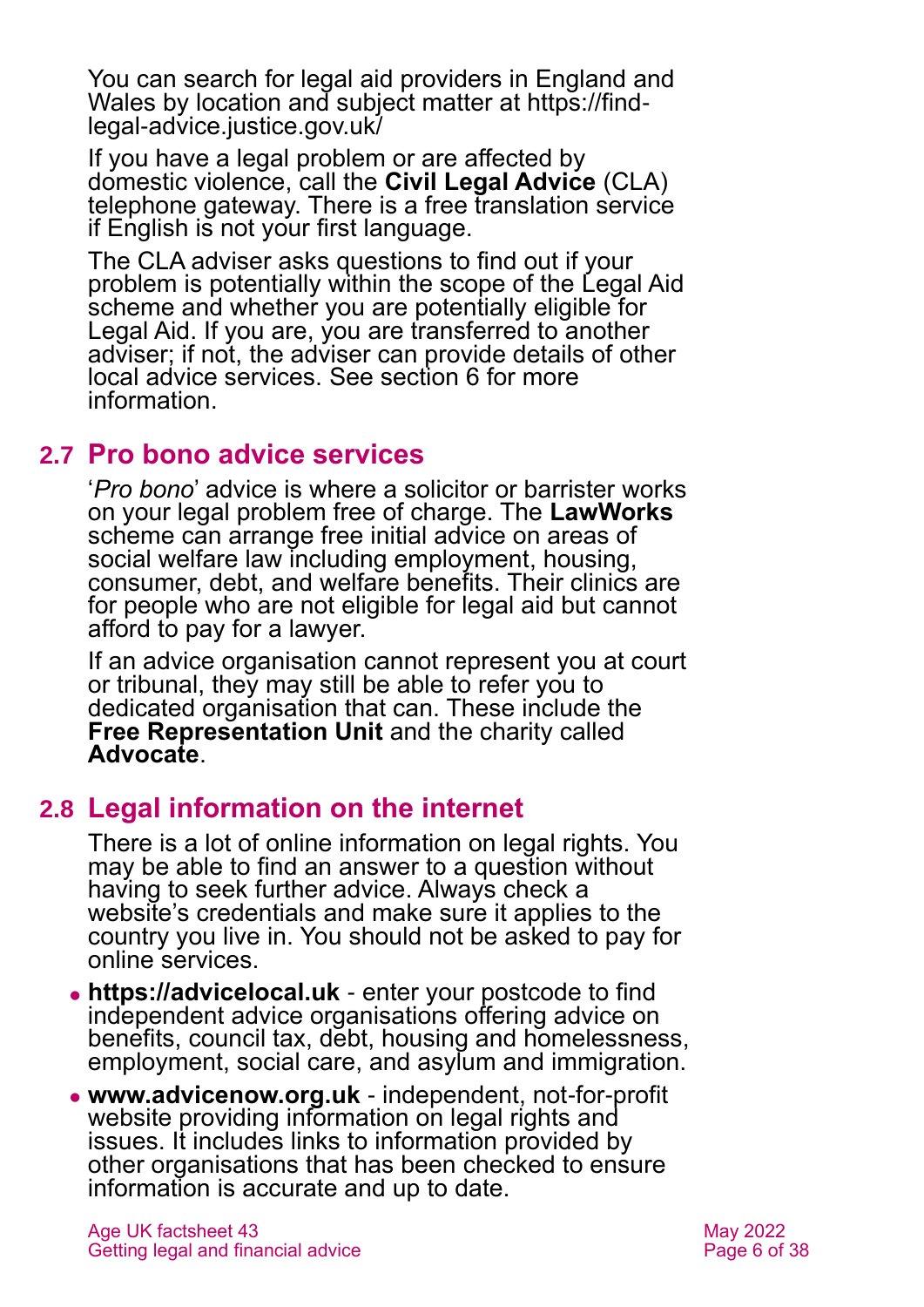- ⚫ **[www.citizensadvice.org.uk](http://www.citizensadvice.org.uk/)** the online Citizens Advice service provides information on legal rights, including benefits, work, debt and money, consumer, relationships, housing, discrimination, tax, healthcare, and education. They have factsheets and sample letters.
- ⚫ **[www.gov.uk](http://www.gov.uk/)** UK government website with information on public services and government departments, including your legal rights.
- ⚫ **[www.moneyhelper.org.uk](http://www.moneyhelper.org.uk/)** independent body giving free information and guidance including on pension issues and pension disputes.
- ⚫ **<https://gov.wales/>** Welsh Government website. Devolved powers mean certain rights are different in Wales, including health services, housing, and social welfare.

## <span id="page-6-0"></span>**3 National and specialist agencies**

Many organisations give free information and advice on specific issues. Some are public bodies, some are charities. They are not necessarily a substitute for a solicitor or other legal adviser and most do not offer casework.

See the *[Useful organisations](#page-29-0)* section for contact details of organisations listed below. Some may be able to tell you about lawyers who specialise in certain areas and who give advice free of charge.

#### **3.1 Consumer issues**

**[Citizens Advice Consumer Service](https://www.citizensadvice.org.uk/consumer/get-more-help/if-you-need-more-help-about-a-consumer-issue/)** provides advice and information on consumer issues.

Consumer watchdogs exist for gas and electricity [\(Ofgem\)](https://www.ofgem.gov.uk/), water [\(Ofwat\)](https://www.ofwat.gov.uk/) and telecommunications [\(Ofcom\)](https://www.ofcom.org.uk/home).

**[CCW](https://www.ccwater.org.uk/)** represent all consumers of water in England and Wales and can help you complain and resolve problems with your water supply and sewerage.

### **3.2 Debt**

**[National Debtline](https://www.nationaldebtline.org/)** is a telephone helpline that gives self-help advice, counselling, and support. They also offer web chats and email advice. Free information packs are available.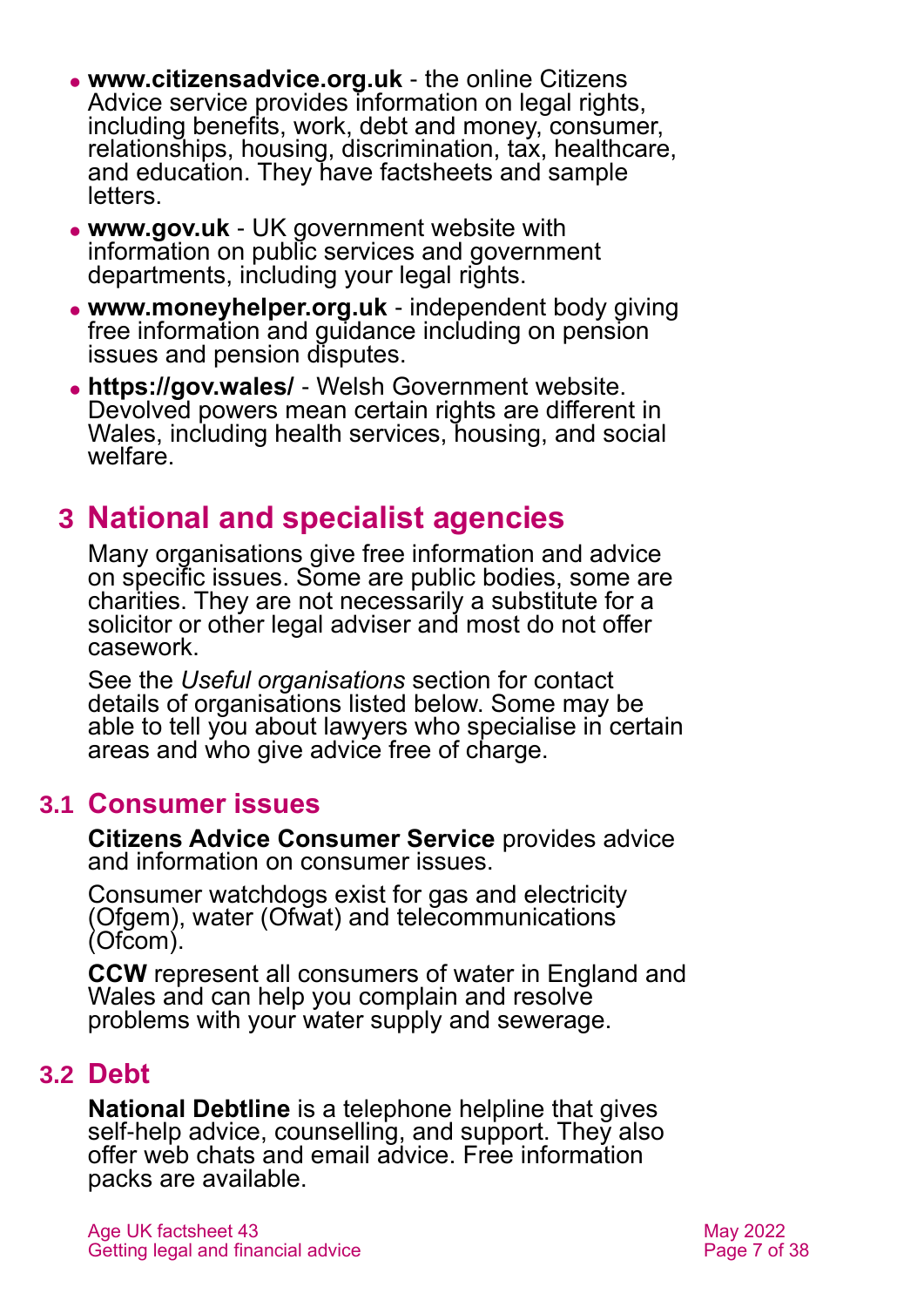**[Money Helper](https://www.moneyhelper.org.uk/en)** is a free independent service to help you manage your money better. They provide advice, tips, and tools to help get your finances under control.

**[Step Change Debt Charity](https://www.stepchange.org/)** offer debt management advice by phone and online. They can draw up a repayment plan and propose it to creditors.

See factsheet 75, *[Dealing with debt,](https://www.ageuk.org.uk/globalassets/age-uk/documents/factsheets/fs75_dealing_with_debt_fcs.pdf)* for more information.

## **3.3 Disability**

**[Disability Law Service](https://dls.org.uk/free-advice/by-phone-or-in-writing/)** provides free advice via information, factsheets, training courses and telephone and written advice on issues such as welfare benefits, employment and discrimination.

The **Scope** [Helpline](https://www.scope.org.uk/helpline/) provides free, independent and impartial advice and support on a variety of issues affecting disabled people and their families.

An overview of disability rights is at [www.gov.uk/rights](http://www.gov.uk/rights-disabled-person)[disabled-person](http://www.gov.uk/rights-disabled-person)

## **3.4 Employment**

**[Advisory, Conciliation and Arbitration Service](http://www.acas.org.uk/index.aspx?articleid=1461)** (ACAS) is a publicly funded, independent organisation aiming to improve employment relations. Their website has useful information on employment rights. If you are considering making an employment tribunal claim, you must contact ACAS first, through their [Early](http://www.acas.org.uk/index.aspx?articleid=4028)  [Conciliation service.](http://www.acas.org.uk/index.aspx?articleid=4028)

**[Trades Union Congress](https://www.tuc.org.uk/)** has information on employment rights on their [Worksmart](https://worksmart.org.uk/) website and you can find the union most relevant to you.

**Trade unions** and professional associations give advice to members on employment law. Some unions arrange legal advice for members and their families. Contact your union to find out about their services.

## **3.5 Equality and human rights**

**[Equality Advisory Support Service](https://www.equalityadvisoryservice.com/)** helpline gives information and guidance on equality issues such as age, disability, gender and race.

**[Liberty](https://www.libertyhumanrights.org.uk/advice-and-information/)** is an independent organisation giving information about the Human Rights Act 1998, with a focus on test cases.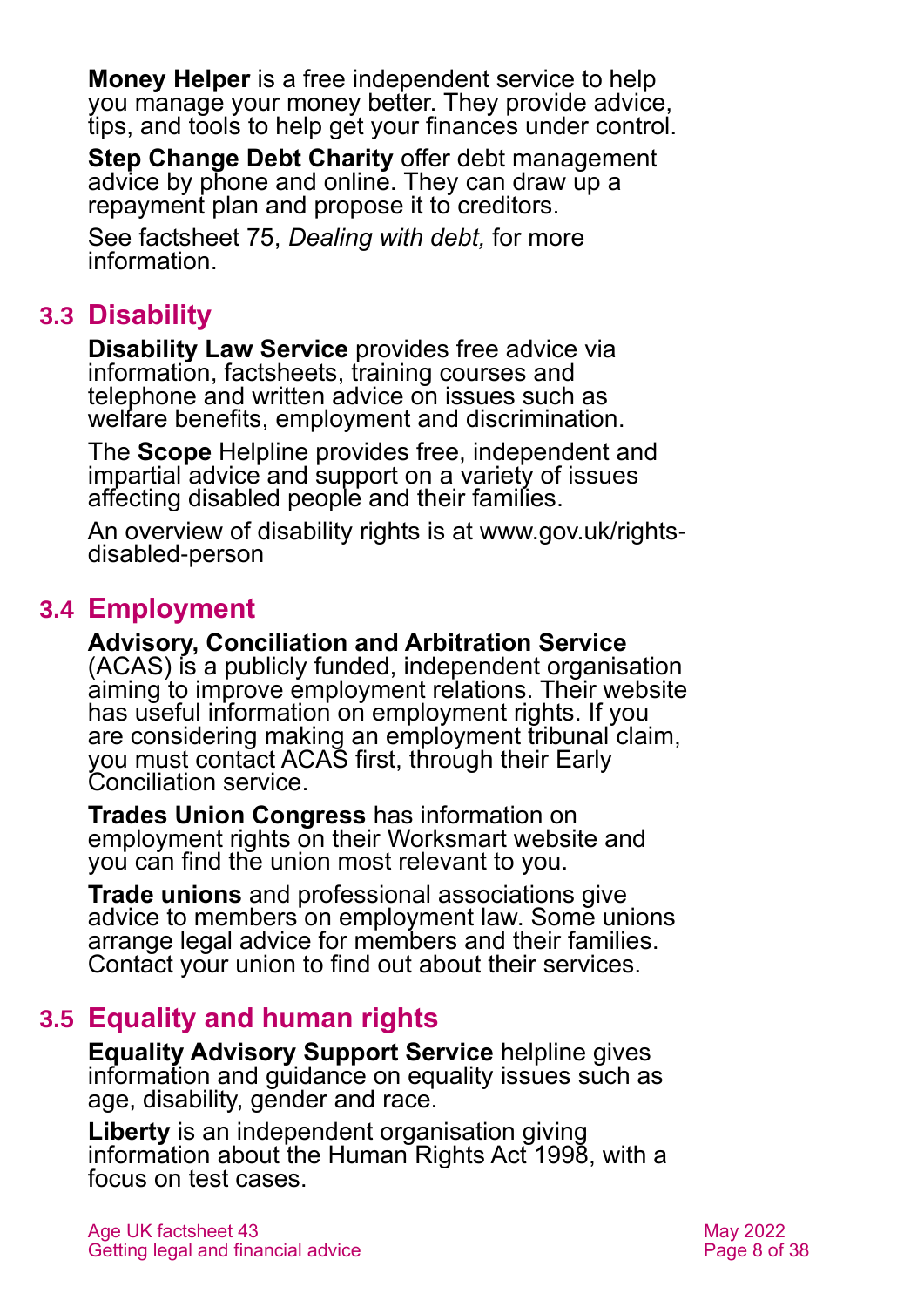**[The British Institute of Human Rights](https://www.bihr.org.uk/olderpeopleguide)** produces a [guide to human rights for older people.](https://www.bihr.org.uk/olderpeopleguide)

### **3.6 Health and social care**

These organisations are complaints services that aim to resolve matters without litigation, rather than legal advice services.

### **In England and Wales**

- ⚫ **[The Patients Association](https://www.patients-association.org.uk/)** runs a helpline to answer concerns and queries about any aspect of the Healthcare system.
- ⚫ **[Action Against Medical Accidents](https://www.avma.org.uk/)** supports patient safety and justice, with a team of medically and legally trained caseworkers to provide free and confidential advice following a medical accident.
- ⚫ For complaints about the standard of care received in a care home or in your own home, your local authority has a complaints procedure and local advice agencies may be able to help with your complaint.

### **England**

- ⚫ **[Patient Advice and Liaison Services](https://www.nhs.uk/common-health-questions/nhs-services-and-treatments/what-is-pals-patient-advice-and-liaison-service/)** (PALS) provide information, advice and support on complaints about the National Health Service (NHS) in hospital. Note PALS do not cover GP services.
- ⚫ **[Healthwatch England](http://www.healthwatch.co.uk/)** gathers and represents public views on health and social care. Find your local Healthwatch by contacting your local authority or search their website.
- ⚫ **[The Advocacy People](https://www.theadvocacypeople.org.uk/)** is a free, impartial, and independent advocacy service if you want to complain about NHS services. You can find your local advocate through Healthwatch.
- ⚫ If you are concerned about the standards of care in a care home or your own home, contact the **[Care](http://www.cqc.org.uk/)  [Quality Commission](http://www.cqc.org.uk/)**[. Note,](http://www.cqc.org.uk.note/) it does not investigate individual complaints.
- ⚫ **[The Relatives and Residents Association](https://www.relres.org/helpline/contact-the-helpline/)** helpline gives advice and support to older people in care homes, their relatives and friends.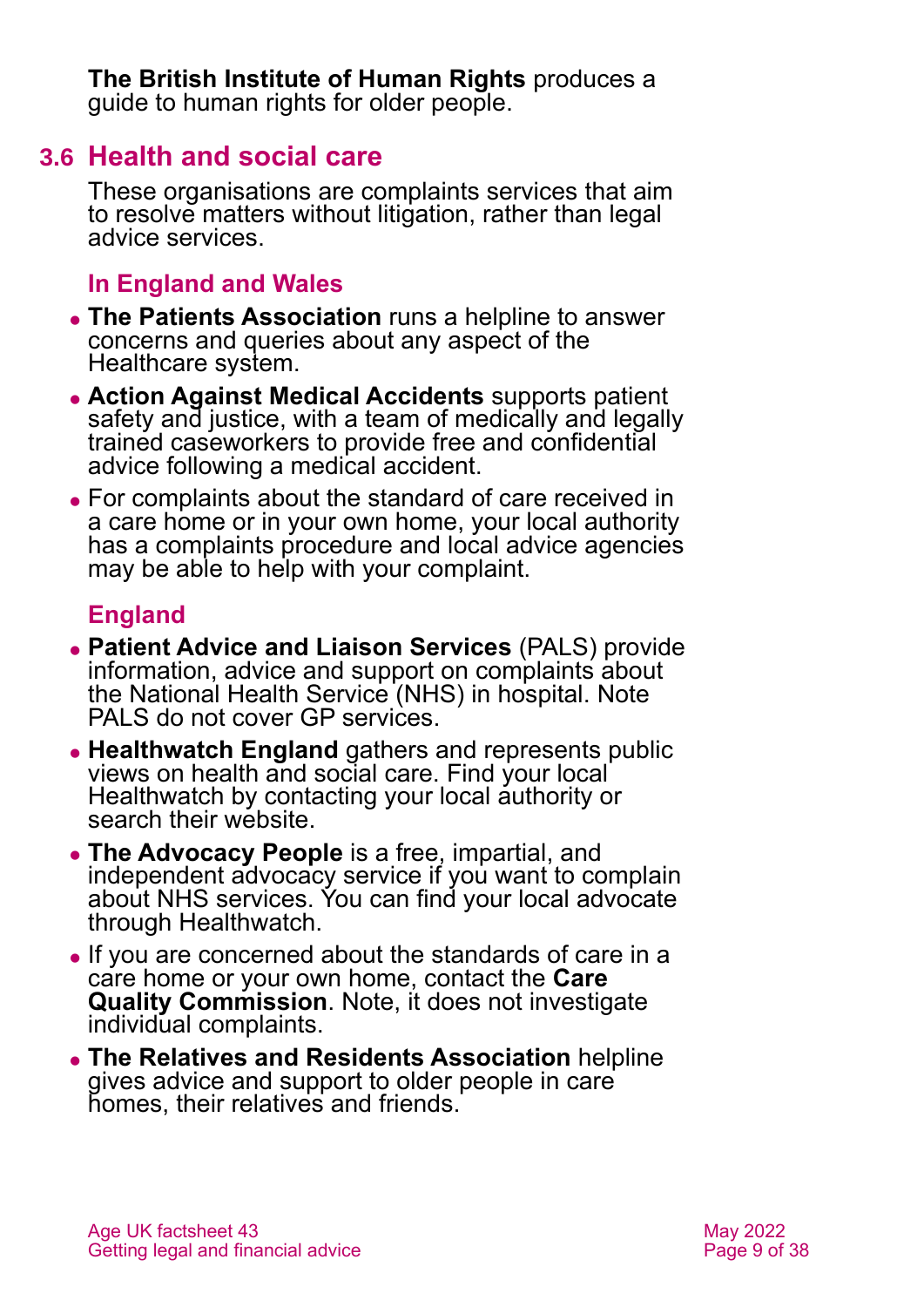#### **In Wales**

- ⚫ **[Community Health Councils](http://www.wales.nhs.uk/ourservices/directory/CommunityHealthCouncils)** (CHC) provide information, advice and support with complaints about NHS services. You can get contact details from your hospital, clinic, GP or the [NHS 111 Wales](http://www.wales.nhs.uk/) website.
- ⚫ Each CHC runs a **Complaints Advocacy Service** a free, impartial and independent advocacy service for people wishing to make a complaint about NHS services and who require assistance.
- ⚫ If you have concerns about the standard of care received in a care home, or social care in your own home, contact the **Care [Inspectorate Wales](https://careinspectorate.wales/)**. Note it does not investigate individual complaints.
- Alternatively, if your issue concerns treatment arranged and/or funded by the NHS in Wales, you can contact **[Healthcare Inspectorate Wales](https://hiw.org.uk/)**.

## **3.7 Housing**

**[Shelter](http://www.shelter.org.uk/)** is a charity giving advice on housing problems, such as homelessness, tenants' rights, and poor housing conditions.

The **[EAC online HOOP tool](https://hoop.eac.org.uk/hoop/start.aspx)** can help identify the aspects of your home you find most difficult and you can request a call back from an adviser.

## **3.8 Immigration, nationality and asylum**

You should only seek immigration advice from a regulated adviser. Contact the **[Office of the](https://www.gov.uk/government/organisations/office-of-the-immigration-services-commissioner)  [Immigration Services Commissioner](https://www.gov.uk/government/organisations/office-of-the-immigration-services-commissioner)** to find a regulated qualified immigration adviser in your area.

**[The Aire Centre](http://www.airecentre.org/)** is a charity offering advice on specific areas of European Union and Human Rights law to advisers and the public.

## **3.9 Lesbian, gay, bisexual and trans issues**

**[Stonewall](http://www.stonewall.org.uk/)** is a charity for lesbian, gay, bisexual, and trans people. It offers information and signposting to organisations providing advice and assistance.

For more information, see information guide, *[LGBT+](https://www.ageuk.org.uk/globalassets/age-uk/documents/information-guides/ageukig02_lesbian_gay_bisexual_transgender_inf.pdf?dtrk=true)* and factsheet 16, *[Trans Issues and](https://www.ageuk.org.uk/globalassets/age-uk/documents/factsheets/fs16_transgender_issues_and_later_life_fcs.pdf) later life*.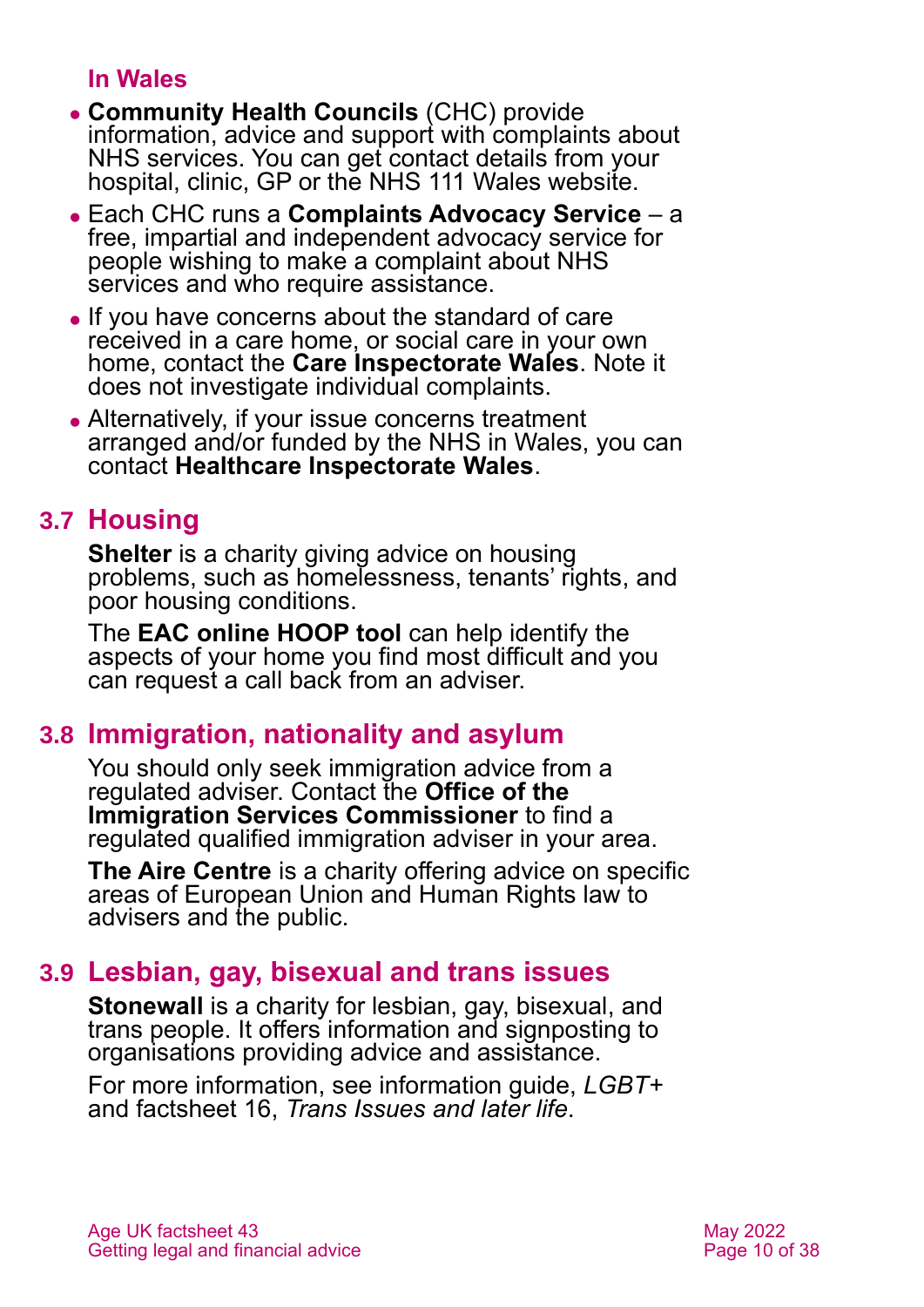## **3.10 Pensions**

**[Pension Wise](https://www.pensionwise.gov.uk/en)** offers help and information about pension planning. If you need advice about decisions related to your pension, you should only speak to a regulated financial adviser. See [section 12.](#page-23-0)

## <span id="page-10-0"></span>**4 Mediation**

Mediation is a way of resolving disputes without going to court. A mediator is an independent third party who does not take sides or make a decision about a problem. They are trained to help you and other parties reach a mutually acceptable solution through communication and negotiation.

Mediation is quicker and less formal than going to court and mediation meetings are completely confidential. It is voluntary and can be a constructive and helpful way of resolving disputes, particularly if you have an on-going relationship, for example, a landlord and tenant.

Mediators do not give legal advice, so you may also want to obtain independent legal advice from a solicitor or advice agency. Some mediation services are free e.g. neighbourhood mediation, while others charge, with costs usually shared equally between the parties.

If time limits apply for lodging a claim in court or with a tribunal (for example an employment tribunal), you should get independent advice before mediation to ensure you do not miss important time limits.

#### **Providers of mediation services**

**Civil/commercial disputes**: To find out about mediation services in your area, search the [Civil](https://civilmediation.org/mediator-search/)  [Mediation Directory.](https://civilmediation.org/mediator-search/) This lists local and national civil and commercial mediation providers, all accredited by the **[Civil Mediation Council](http://www.civilmediation.org/)**.

**Family/divorce**: Some solicitors and independent agencies offer family mediation for disputes involving family members, divorce or separation, or access to children. Contact the **[Law Society](https://www.lawsociety.org.uk/)**, the **[Solicitors](http://www.sra.org.uk/home/home.page)  [Regulation Authority](http://www.sra.org.uk/home/home.page)** or the **[Family Mediation](http://www.familymediationcouncil.org.uk/)  [Council](http://www.familymediationcouncil.org.uk/)**.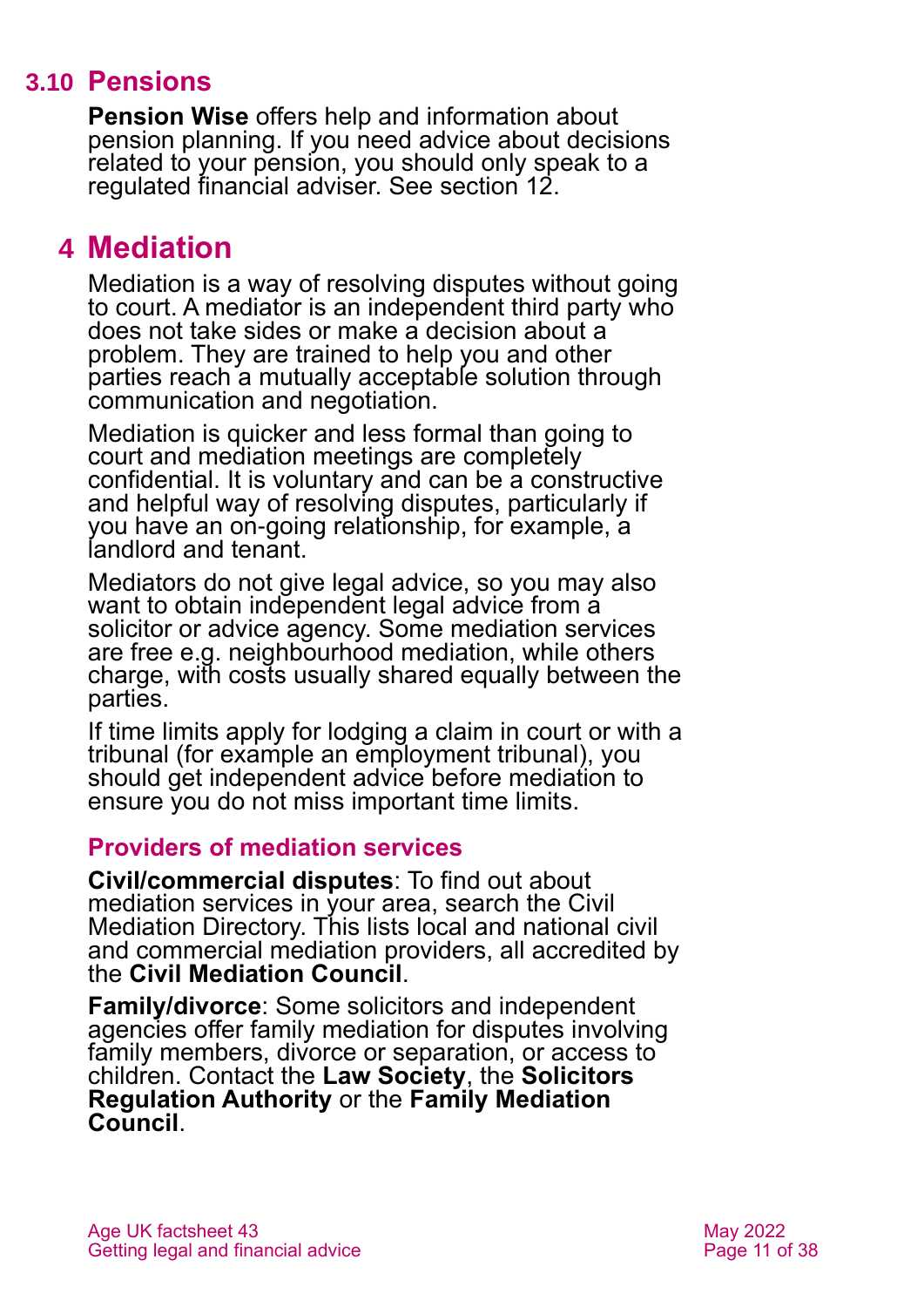## <span id="page-11-0"></span>**5 Ombudsman schemes**

Some legal problems can be resolved by complaining to the relevant Ombudsman. Ombudsmen consider complaints from citizens and consumers and can be a last resort when problems are not resolved through an organisation's own complaints procedure. Ombudsman services are free to use.

There are Ombudsman schemes covering [local](https://www.lgo.org.uk/)  government [and social care,](https://www.lgo.org.uk/) [Parliament](https://www.ombudsman.org.uk/) and the [Health Service,](https://www.ombudsman.org.uk/) [financial services,](https://www.financial-ombudsman.org.uk/) [housing](https://www.housing-ombudsman.org.uk/)  [associations](https://www.housing-ombudsman.org.uk/) and many other areas. For example, if you have a dispute with your bank over your liability for credit card payments, you can complain to the **[Financial Ombudsman](http://www.financial-ombudsman.org.uk/) Service**.

Although you do not have to use a solicitor to help you take a complaint to an ombudsman, it can be helpful to get independent advice. Contact the **[Ombudsman](http://www.ombudsmanassociation.org/)  [Association](http://www.ombudsmanassociation.org/)** for details of independent ombudsmen.

## <span id="page-11-1"></span>**6 Legal aid**

Legal aid allows you to receive free legal advice and representation if your circumstances meet certain specified criteria. It is administered by the Legal Aid Agency (LAA).

This section covers two types of civil legal aid: **Legal Help** [\(section 6.2\)](#page-12-0) and **Legal Representation** [\(section](#page-13-0)  [6.3\)](#page-13-0). It does not deal with criminal legal aid or other types such as public family law. Even if you are eligible, you may be required to pay a Statutory Charge (see [Section 6.5\)](#page-15-0).

For information about finding a legal aid advice provider, [see section 2.6.](#page-4-0)

## **6.1 Eligibility for legal aid**

Legal aid eligibility is means-tested with capital and income limits.

Legal Help and Legal Representation have different means-testing arrangements, including calculating disposable income.

You can use an online calculator to see if you are eligible for legal aid [www.gov.uk/check-legal-aid](http://www.gov.uk/check-legal-aid)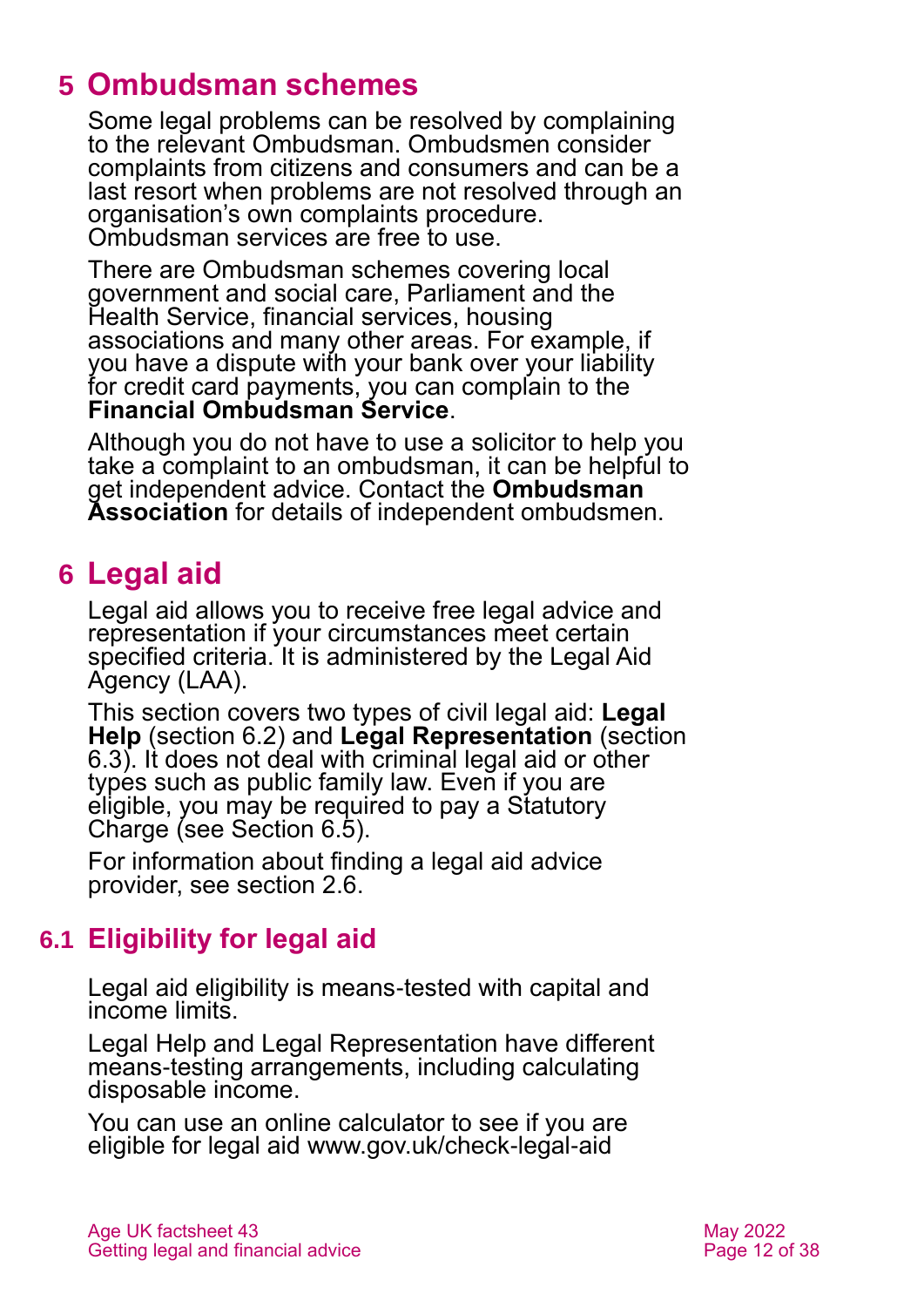Legal aid funding is potentially available for cases including:

- community care
- ⚫ debt and housing, if there is a threat of homelessness
- ⚫ public family law e.g. care proceedings
- ⚫ benefit appeals to the Upper Tribunal, Court of Appeal, or Supreme Court
- ⚫ mental health
- asylum
- actions against the police
- ⚫ discrimination and public law cases against public bodies.

There is also funding available for exceptional cases if you can show that being refused legal aid would infringe:

- ⚫ your rights under the European Convention on Human Rights (ECHR)
- ⚫ your EU rights to legal representation

Eligibility depends on the type of legal case and its merits, including the prospects of success, potential benefit of taking the case, chances of recovering money claimed or the other party complying with an order, costs compared to benefits, the public interest, and the level of legal help needed. A legal aid solicitor can explain how these apply to your case.

## <span id="page-12-0"></span>**6.2 Legal Help**

Legal Help covers general advice, writing letters, negotiating, and preparing a written case to go to a tribunal but does not include representation at a court or tribunal. '*Representation*' means taking steps like signing court documents or appearing as your representative.

#### **6.2.1 Help at Court**

This allows for someone to speak on your behalf at certain court hearings, without formally acting for you in the whole proceedings. The eligibility requirements are the same as for Legal Help.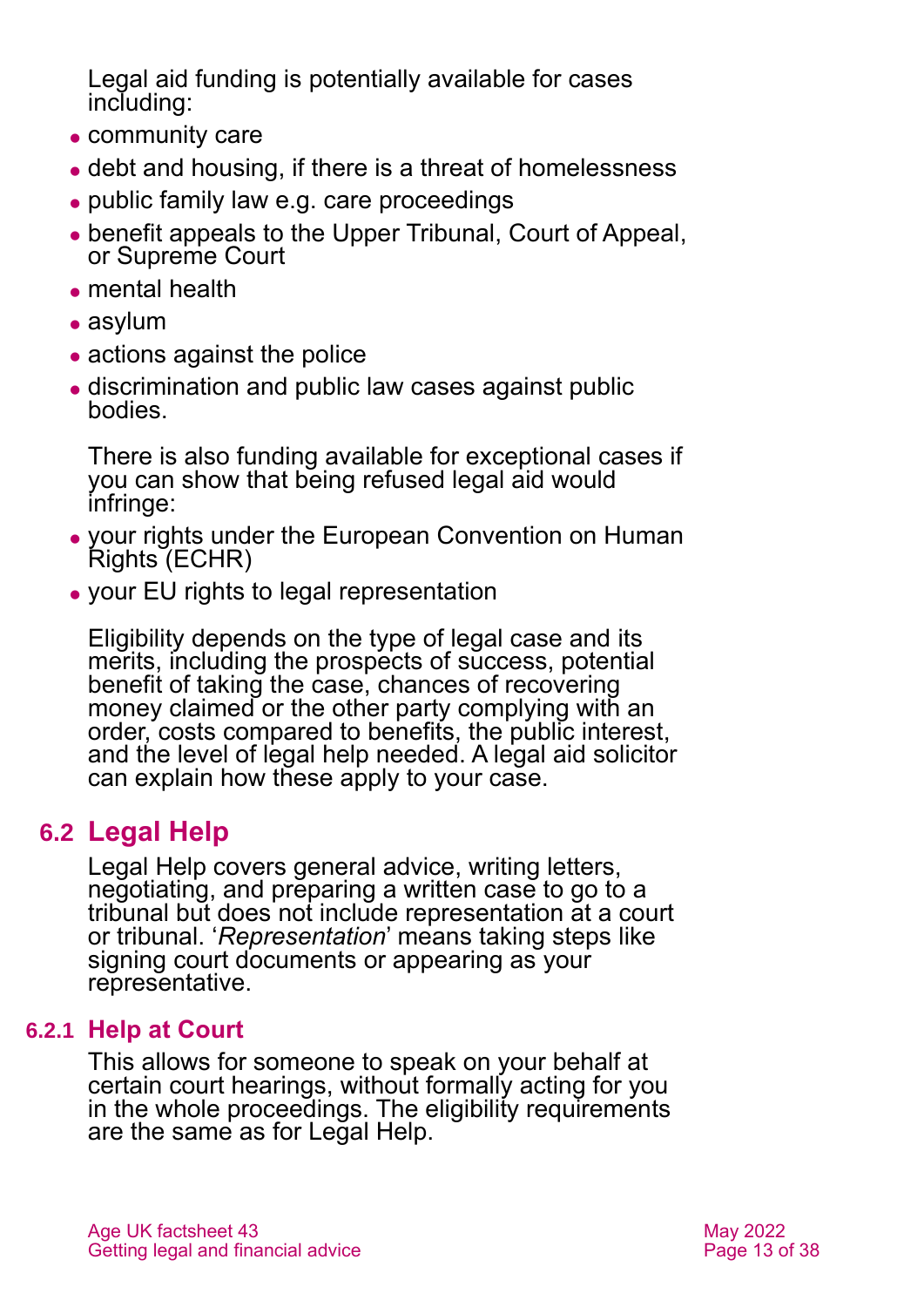#### **6.2.2 Means test for Legal Help and Help at Court**

To qualify, your income and capital must be below certain levels. If you have more than £8,000 capital, or your gross income is more than £2,657 a month, you are not eligible. The rules are complicated and even if you have less money, you may not be eligible.

You are automatically eligible if you receive Guarantee Credit Pension Credit, Universal Credit, Income Support, income-related Employment and Support Allowance, or income-based Jobseeker's Allowance. However, you must still satisfy the capital means test.

### <span id="page-13-0"></span>**6.3 Legal Representation**

Help with Legal Representation allows you to be represented by a solicitor or barrister in civil proceedings. Costs may cover mediation if this is agreed as the course of action. You must consult a solicitor who can advise you whether you are likely to qualify for funding and sends an application for a funding certificate to the LAA on your behalf.

If your case is urgent, an emergency application can be made and in limited circumstances, some solicitors' firms are authorised to issue their own certificates. Seek advice urgently, especially if proceedings have been issued against you and there is a court hearing date.

#### **6.3.1 Means test for legal representation**

Representation in proceedings related to mental health (such as deprivation of liberty cases and the Mental Health Review Tribunal) is available regardless of your financial circumstances. There are different rules for asylum seekers and refugees in cases before the Asylum and Immigration Tribunal. Your solicitor or adviser can advise on eligibility in these situations.

If you apply for any other type of Legal Representation, you must satisfy a means test for income and capital. The rules are complex, with different limits. Legal Representation may be offered subject to payment of a contribution. It is common for a funding certificate to be limited to a certain amount of work, after which your solicitor must obtain authority from the LAA before they can incur further costs.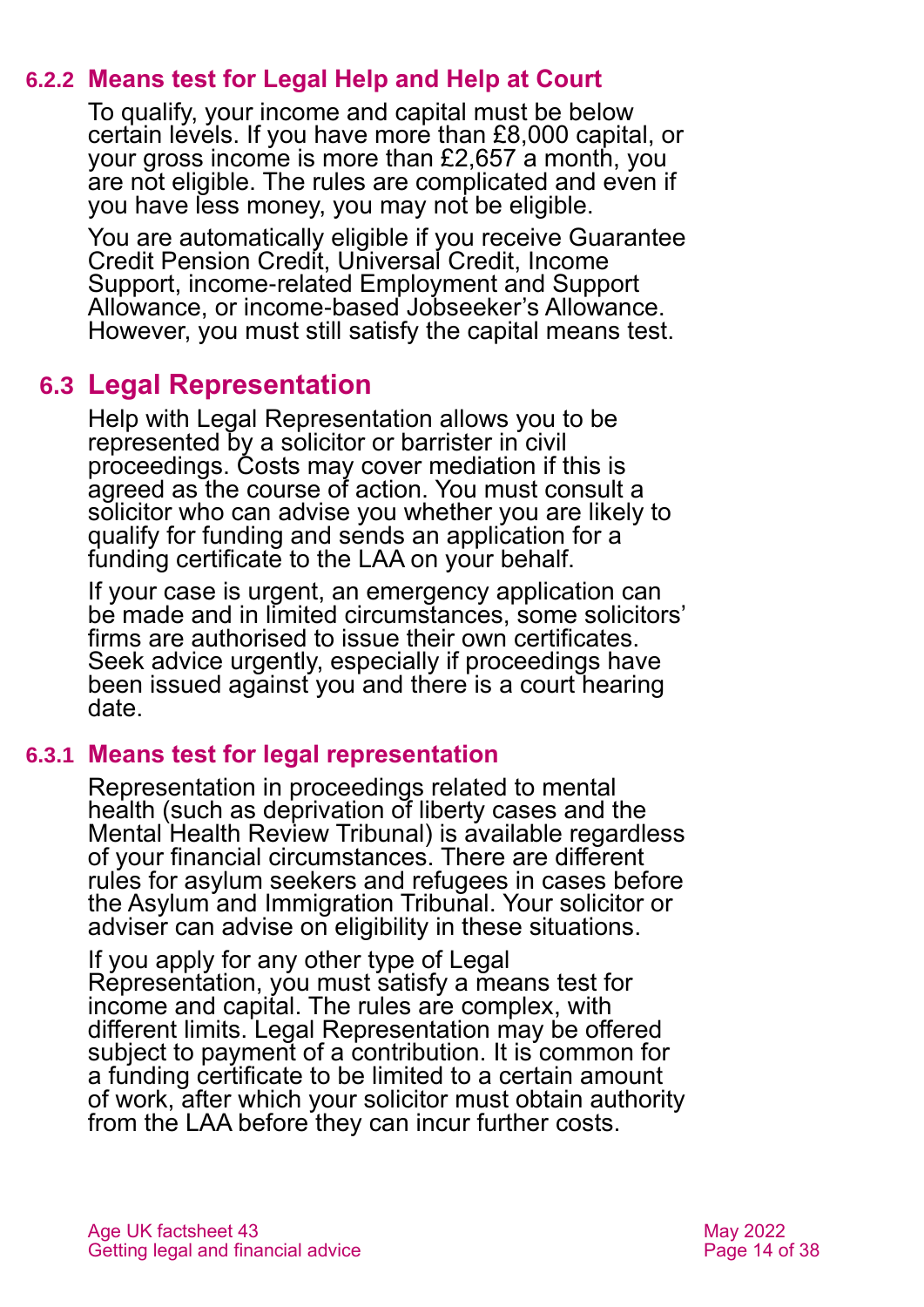The LAA look at your net income after tax and National Insurance, less allowances for dependants and certain other expenditure such as housing costs. You are eligible if you have a disposable monthly income of £733 or less. The capital limit is £8,000. The first £100,000 of the value of a property like your home is ignored when calculating capital but other assets such as savings or jewellery are taken into account.

There are detailed rules about calculation of disposable income and calculation of capital – ask your adviser about them. The income and capital of a spouse or partner who lives with you is taken into account unless they are the subject of a dispute. There are provisions for re-determining eligibility on financial grounds if your circumstances change.

#### **6.4 People aged over 60 and funding for Legal Aid**

If you or your partner are aged over 60 and on a low income, you may qualify for funding (Legal Help, Help at Court and Legal Representation) even if you have capital over the limits.

This is because, in some cases, older people are allowed to have higher amounts of capital, so check with your solicitor. The amount of capital that can be disregarded depends on your monthly income (see overleaf).

If you (or partner or spouse) are aged 60 or over and your disposable income is less than £315 per month, capital disregards apply as follows:

| <b>Monthly disposable</b><br>income | <b>Amount of capital</b><br>disregarded |
|-------------------------------------|-----------------------------------------|
| $£0-25$                             | £100,000                                |
| $£26-50$                            | £90,000                                 |
| £51 $-75$                           | £80,000                                 |
| £76-100                             | £70,000                                 |
| £101-125                            | £60,000                                 |
| £126-150                            | £50,000                                 |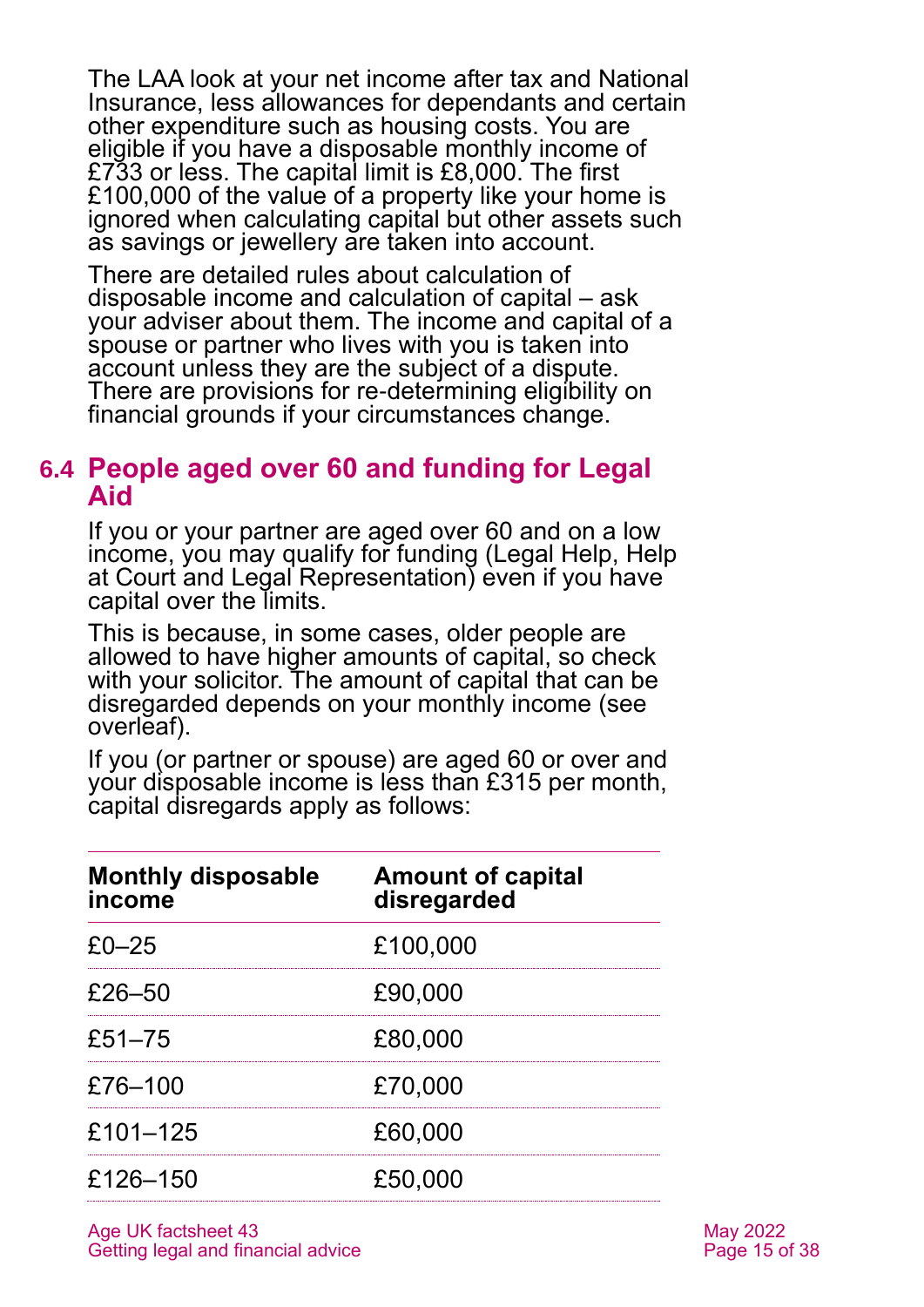| £151–175  | £40,000 |  |
|-----------|---------|--|
| £176-200  | £30,000 |  |
| £201-225  | £20,000 |  |
| £226-315  | £10,000 |  |
| Over £315 | Nil     |  |

## <span id="page-15-0"></span>**6.5 Paying back legal aid ('***the statutory charge***')**

If you receive legal aid for Legal Representation and the result of your case is you keep or gain money or property, you must usually pay back some or all of the costs of your case. This is called the '*statutory charge*'. It does not apply to Legal Help or Help at Court.

At the end of your case, any money you are awarded is normally paid to your solicitor. The LAA takes what has been spent on your solicitor out of the award and you receive anything left over. Payment of the statutory charge can be postponed if:

- a property you won is your home or the home of your dependants
- ⚫ money you won will be used to buy a home for yourself or dependants.

Make sure your solicitor or adviser gives you full details about the effects of the statutory charge before you decide to go ahead with your case. It is in your interests to keep your costs to a minimum and for an order to be obtained for your opponent to pay your costs, as this restricts the amount you must pay as the statutory charge.

Maintenance payments, state benefits and tax credits are exempt from the statutory charge. If you win a case on eligibility for benefits, you do not have to pay back the statutory charge from those benefits.

The LAA can let your adviser waive all or part of the statutory charge if paying causes you grave hardship or distress, or it is unreasonably difficult to recover the charge, due to the nature of a property.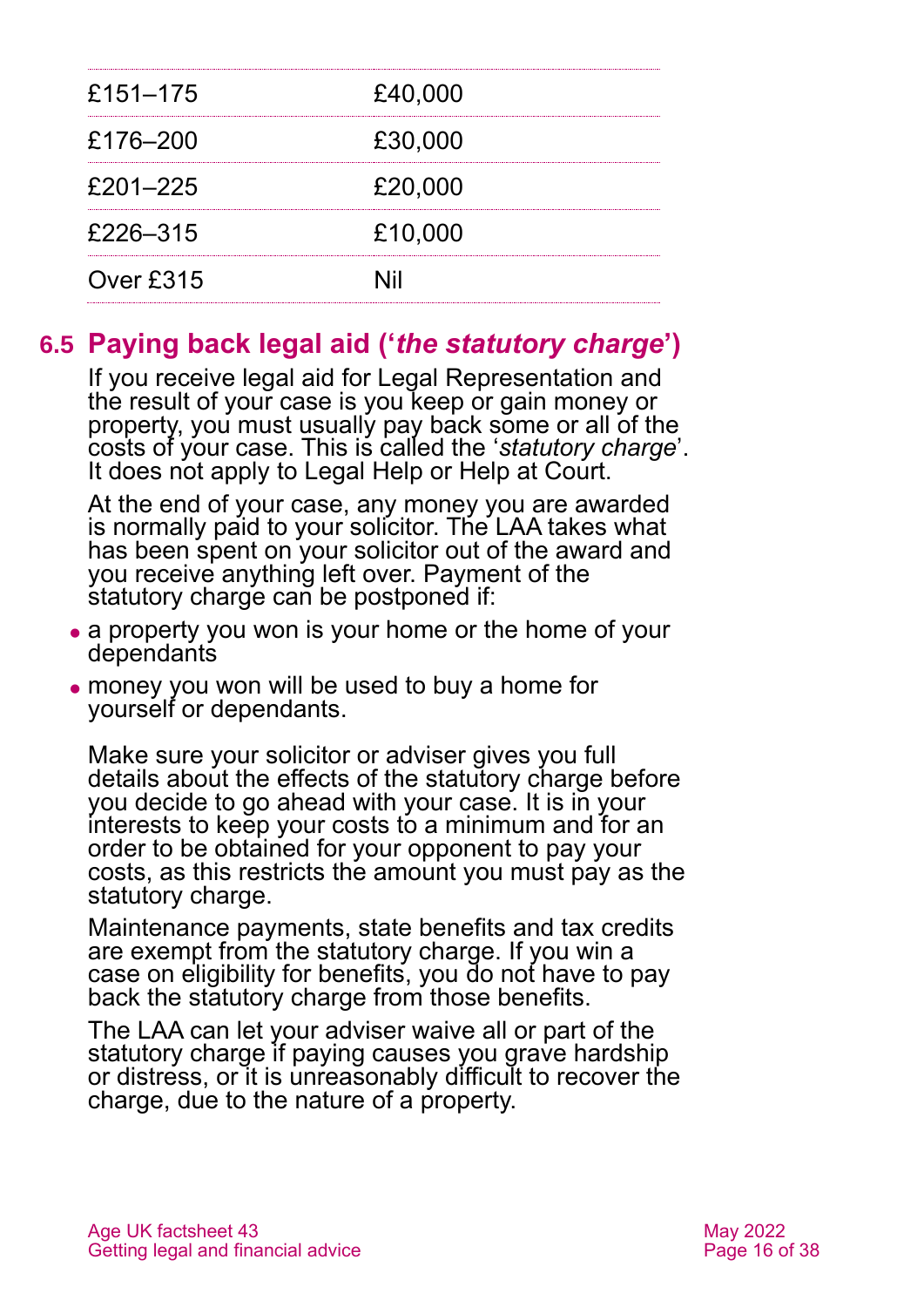## <span id="page-16-0"></span>**7 Paying for legal advice and representation**

There are options for paying for work done by a solicitor. Make sure you have considered which option is most suitable for you. Solicitors have a duty to let you know if you are eligible for legal aid.

In a range of services, solicitors must tell you in advance the price of the service and what you get for it. These include conveyancing, probate, motoring offences and immigration (except asylum claims).

### **7.1 Fixed fees**

Some types of standard work, such as conveyancing and preparation of simple wills, are charged by fixed fee. You should be told what the fixed fee is at the outset, what services will be undertaken, and this should be confirmed in writing.

A fixed fee usually excludes extra expenditure in connection with the transaction, such as local authority search fees or Land Registry fees. These are called '*disbursements*' and are added to the bill unless otherwise agreed. VAT is payable. If you pay privately for one-off advice, ask your solicitor if they will consider charging a fixed fee.

### **7.2 Charges based on hourly rate**

For cases where the amount of work involved is less easy to predict, a common arrangement is for a solicitor to charge an hourly rate for time spent, including time spent with you in person and on the phone, plus any disbursements such as medical reports or barrister's fees. VAT is payable on solicitors' bills and on most (but not all) disbursements.

The hourly rate varies depending on the location of the solicitor, the type of work being done, and the level of experience of the solicitor. If a partner of a firm handles your case, you get the benefit of their experience but they are likely to charge more than a less senior solicitor.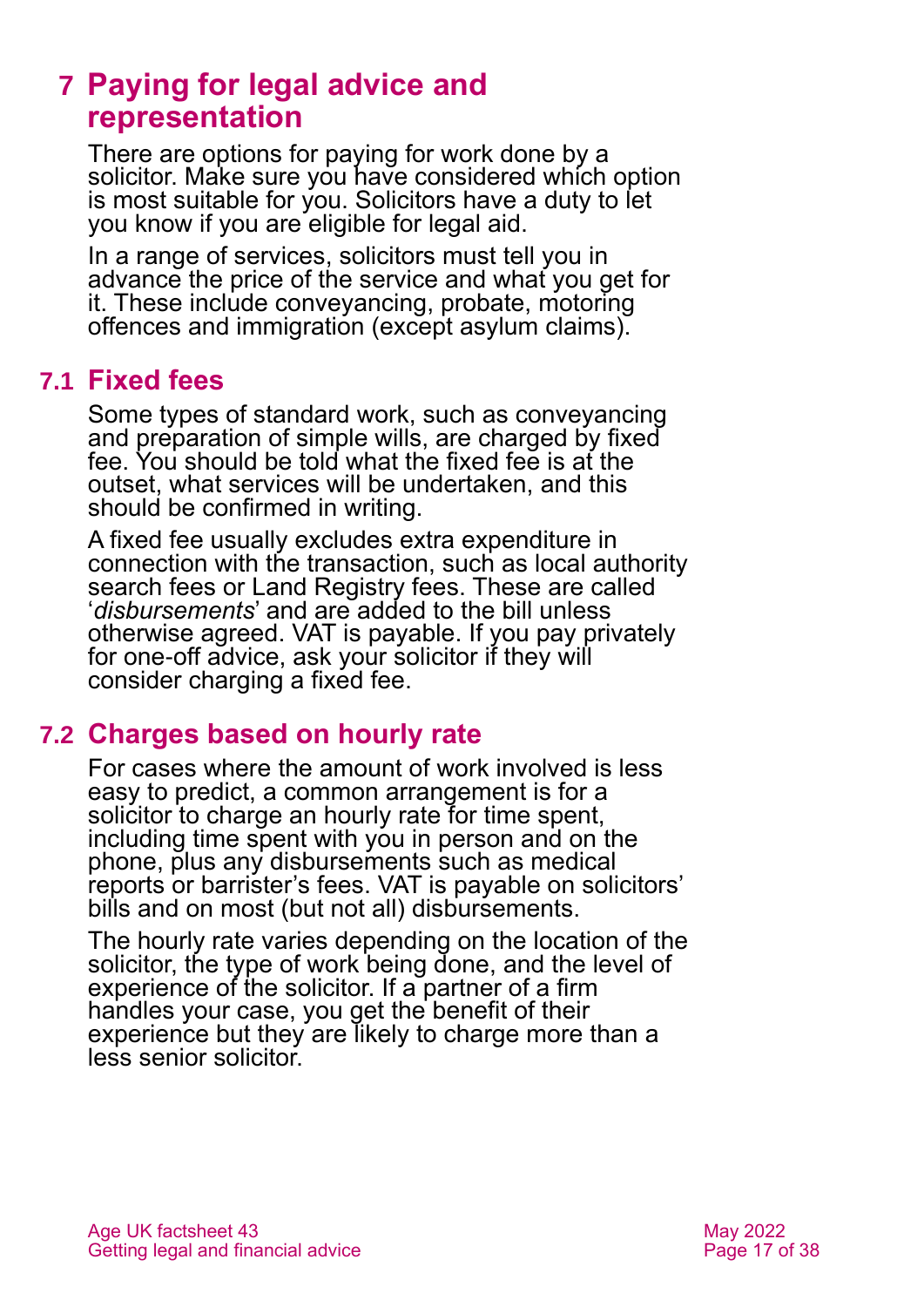If a solicitor cannot give a definite figure for costs at the outset because they do not know how long a case will take, they should tell you their hourly rate and provide an estimate of costs. Ask for this to be confirmed in writing together with details of the work they are carrying out for you.

Your solicitor has a duty to keep you informed about costs as your case progresses.

#### **Limiting the amount of costs**

You may wish to limit the costs in your case, in which case the solicitor must contact you once the limit is reached and get your agreement before doing anything else. Arrangements should be confirmed in writing. You can ask to be billed regularly, rather than at the end of the case.

#### **Payment in advance**

If you pay privately, the solicitor is likely to ask for some money in advance. This is known as '*money on account'*. Sometimes this is to pay for disbursements, or it may be requested as an advance payment for their costs. The solicitor must place the money in a separate account, known as the '*client account*'.

#### **Disbursements**

If a solicitor states that fees will be '*plus disbursements'*, any expenditure to third parties, e.g. local authority searches, Land Registry fees, medical reports, etc, are charged on top of the solicitor's own fees.

#### **7.3 Legal expenses insurance**

You can take out '*before the event*' legal expenses insurance to cover the cost of certain types of legal action. However, an insurer is unlikely to agree to cover the cost of any disputes you already knew about at the time of taking out the insurance.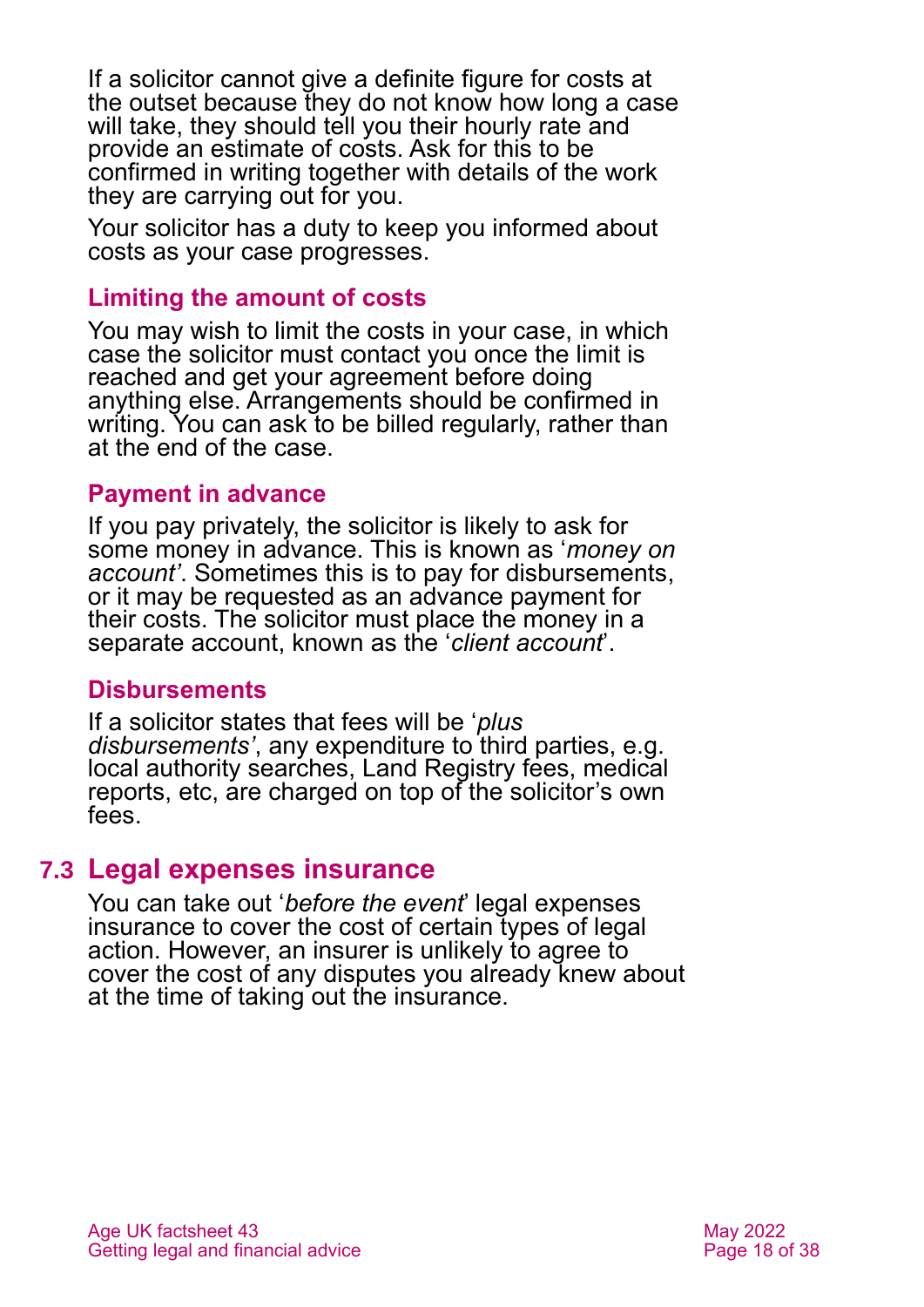You may have legal expenses insurance as part of an existing insurance policy such as your household contents policy. Check policies or contact your insurer to find out if you are covered. Depending on the terms of the policy, legal expenses insurance can cover all legal costs and other expenses. An insurer may try to insist you use a particular solicitor but you have the right to your own choice of solicitor once legal proceedings start. Your solicitor should be able to advise you about this.

If you do not have legal expenses insurance and your claim proceeds under a conditional fee arrangement, the solicitor is likely to recommend an '*after the event*' insurance policy to sign alongside this agreement, to cover any additional costs that arise.

#### **7.4 Conditional fee agreements (CFA, or '***no win, no fee'***)**

#### **Note**

Conditional fee agreements can be long and complex documents. If you do not fully understand what the agreement means, ask your solicitor to explain it. Consider using a different solicitor if you are still not clear. Alternatively, seek advice from an experienced adviser at Citizens Advice or similar agency.

A conditional fee agreement (CFA), or '*no win no fee*', is often used for personal injury cases (compensation claims for injury due to someone else's fault). They can be used in other civil cases, except family proceedings. Normally you cannot get legal aid if your claim can be funded through a CFA. Think very carefully before entering a *'no win, no fee'* agreement. Whether you win or lose, you may still have something to pay and this is often much higher than you expect.

Under a CFA, the solicitor acts on the basis that you only pay their costs if you win. This does not mean there is nothing to pay if you lose. You are responsible for paying your opponent's legal costs and expenses if you lose, as well as any out-of-pocket expenses your own solicitor has incurred e.g. the cost of an expert report.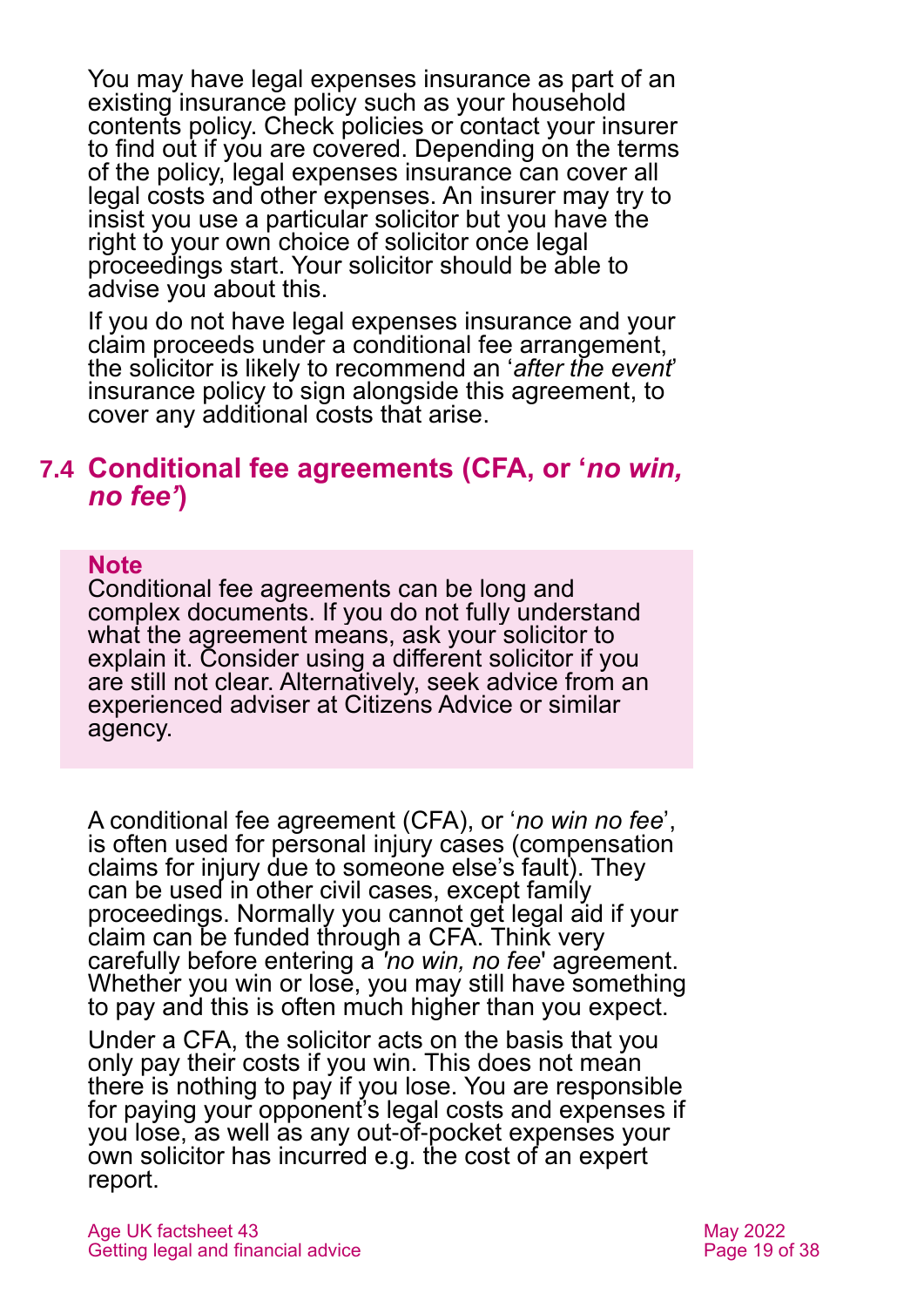Your solicitor should be able to arrange '*after the event*' insurance to cover the risk of losing your case and being responsible for your opponent's costs. It is extremely risky to proceed with a CFA without an insurance policy and a solicitor may refuse to do so.

If you win, the costs include a '*success fee*' in addition to usual legal costs. Your opponent is usually ordered to pay your legal costs, but in almost all cases, this does not include the success fee or insurance premium. You are liable to pay the success fee, up to a capped maximum amount and the insurance premium, so it is important to ask your solicitor how much this may be at the outset of your case.

Your opponent must be informed in advance that you have a CFA and insurance policy for you to be able to claim back your costs. In addition, the court may decide your opponent does not have to pay the full amount your solicitor is charging or they may not have the money to pay.

You are responsible for paying any shortfall. It is important to ask your solicitor for an estimate of what might be payable to meet a shortfall in their costs if your case is successful.

#### **Contingency fee agreements**

A contingency fee agreement is another type of '*no win, no fee*' agreement. Under this agreement, you do not pay your own legal costs if you lose your case. If you win, you pay your solicitor a percentage of the compensation awarded or the amount you settle the case for. You should ask your solicitor for details of when you could be responsible for their costs or your opponent's costs.

If your case is successful, you recover your costs from your opponent. You are responsible for any shortfall between the amount your opponent pays for your solicitor's costs and the agreed damages-based agreement fee. You are liable to pay any shortfall in respect of disbursements.

Contingency fee agreements for solicitors must be drafted in a particular manner clearly stating the fee payable, the reason why it is payable, how the agreement may be terminated, sources of funding, and details on the right to challenge fees in case of disagreement.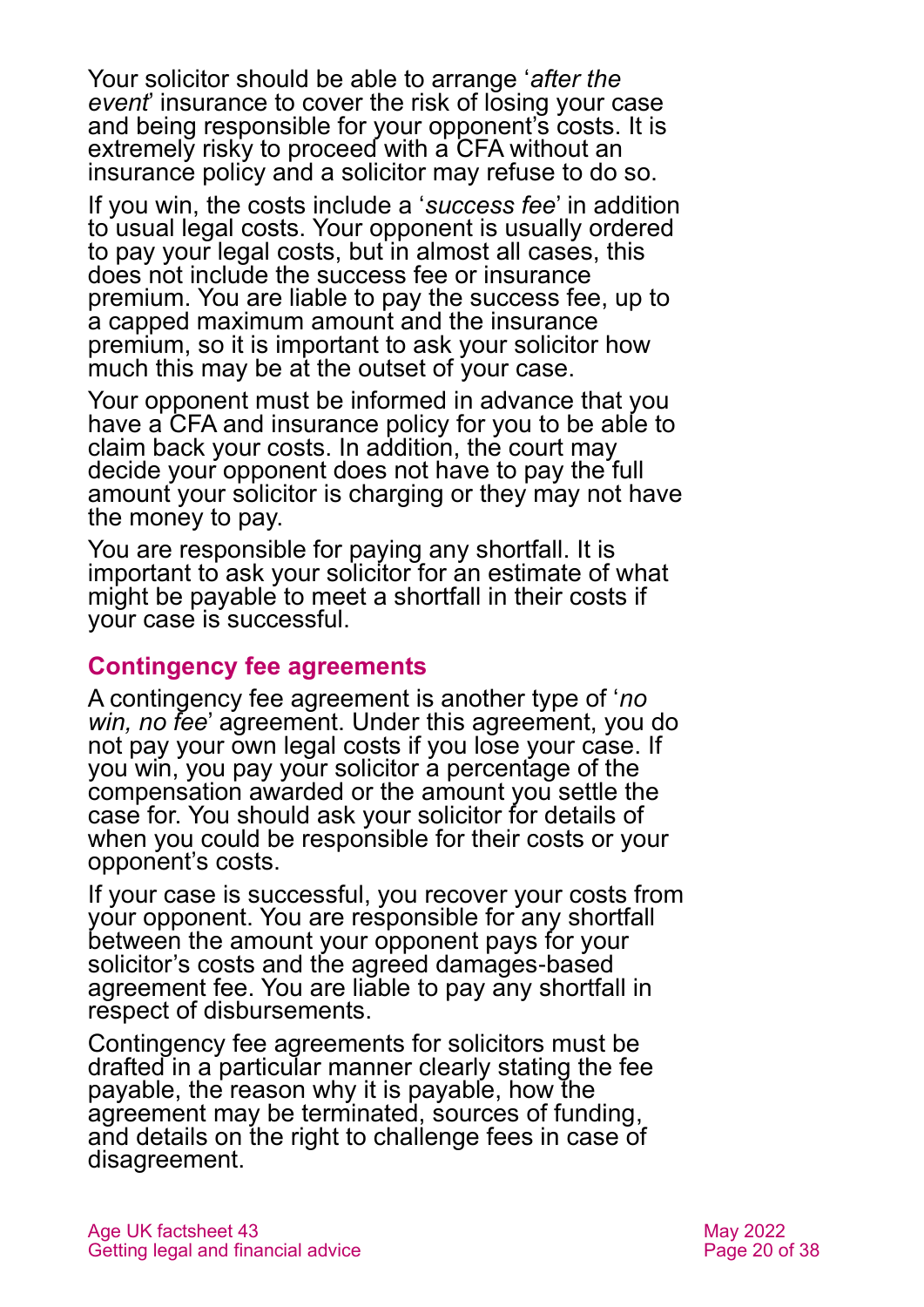## <span id="page-20-0"></span>**8 Solicitors**

Solicitors deal with a range of legal matters such as buying and selling property, business matters, wills, criminal cases, family problems and accident claims. Not all solicitors' firms cover all types of work, so ensure the solicitor has experience in the relevant area.

### **8.1 How to find a solicitor**

The online **Legal Aid Finder** [https://find-legal](https://find-legal-advice.justice.gov.uk/)[advice.justice.gov.uk/](https://find-legal-advice.justice.gov.uk/) provides details of Legal Aid solicitors. **The Law Society** has details of local solicitors, including the types of law in which they specialise. See [www.lawsociety.org.uk/find-a-solicitor](http://www.lawsociety.org.uk/find-a-solicitor) 

**[Solicitors for the Elderly](http://www.sfe.legal/)** is an independent, national organisation of lawyers, such as solicitors, barristers, and chartered legal executives who provide specialist legal advice for older and vulnerable people, their families and carers. They have an online directory on their website.

Agencies such as [Age UK,](http://www.ageuk.org.uk/) Age Cymru, or Citizens Advice may be able to give you the names of local solicitors who specialise in areas of law but they cannot recommend particular firms.

Some firms offer a free initial interview to discuss your case, give you some basic advice and let you know if they can act for you. Check whether you will be charged for this initial meeting.

## **8.2 Checklist of questions to ask a solicitor**

This is not an exhaustive list as the questions you ask depend upon the nature of your problem:

- How much will it cost and how long the matter is likely to take?
- Are there alternatives to legal action?
- Is mediation possible?
- ⚫ Is legal aid available for the case? If so, are you eligible?
- What are the chances of success?
- Could you be liable for the other party's costs?
- Do I need to take out insurance?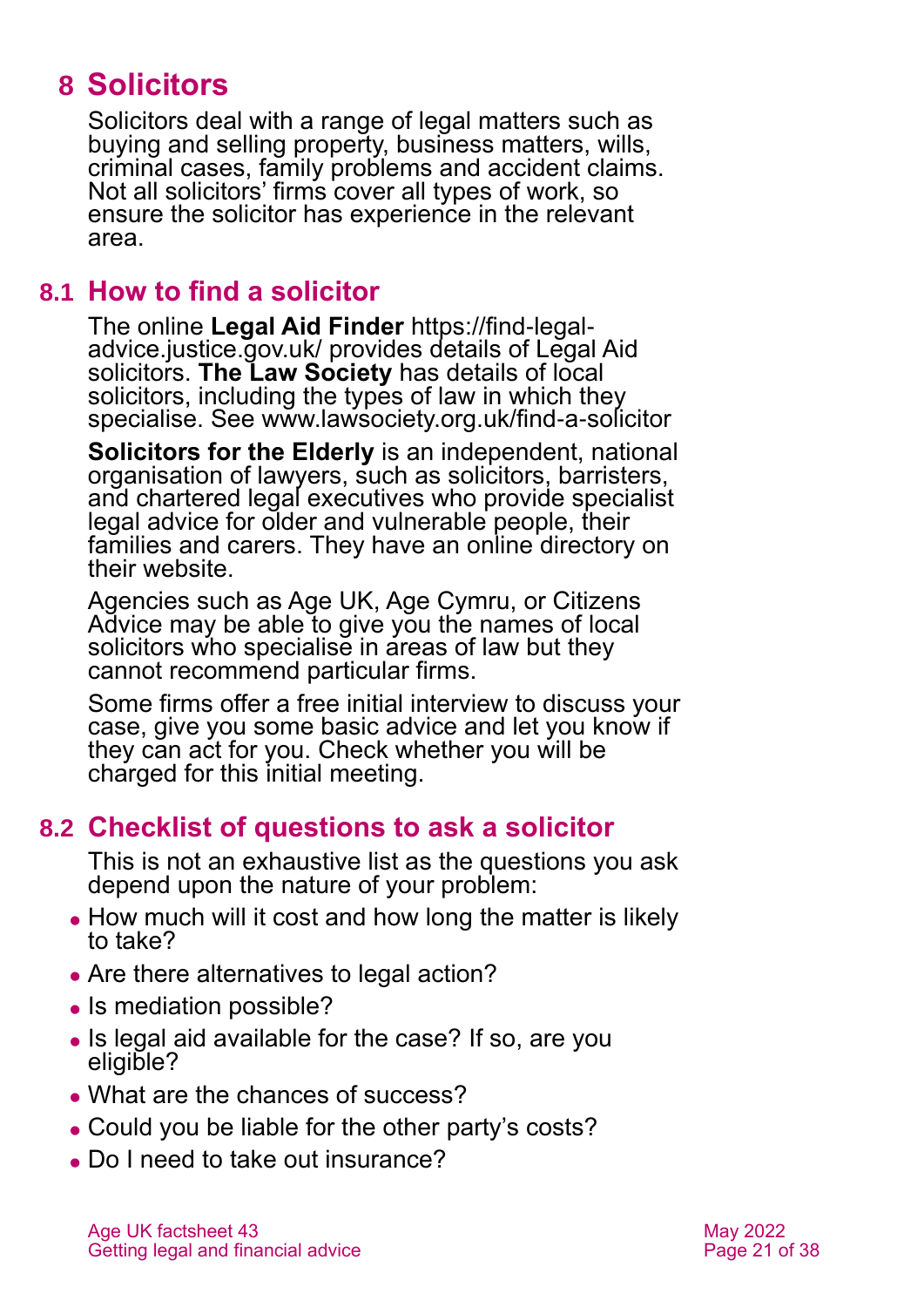- Is there a risk of any other adverse consequences?
- Are there any deadlines for taking action?
- ⚫ Will the person you meet be dealing with the case themselves? If not, who will it be? What experience and qualifications do they have?
- What are the next steps?

You should always ask for a written agreement from a solicitor who you are looking to appoint to work on your behalf.

## <span id="page-21-0"></span>**9 Commercial non-solicitor organisations**

A growing number of commercial organisations, run by people who are not legally qualified, offer legal services such as will writing. These organisations are not governed by any independent regulatory body and are not subject to the same degree of regulation as solicitors' firms or charitable and publicly funded organisations.

If considering using one of these organisations rather than a solicitor to write a will, make sure they have public indemnity insurance to provide compensation if they make a mistake. Check they have an adequate complaints procedure. Check the qualifications and experience of the person providing the service. Make sure you are satisfied with the arrangements for safekeeping your will.

#### **Claims management**

Another area where services are offered by commercial non-solicitor organisations is claims management, where they act as an intermediary if you claim compensation, often for personal injury cases. They often advertise themselves as acting on a '*no win, no fee*' basis.

Companies and individuals offering claims management services must be authorised if they deal with claims relating to personal injury, employment, housing disrepair, financial products, or industrial injury disablement benefits.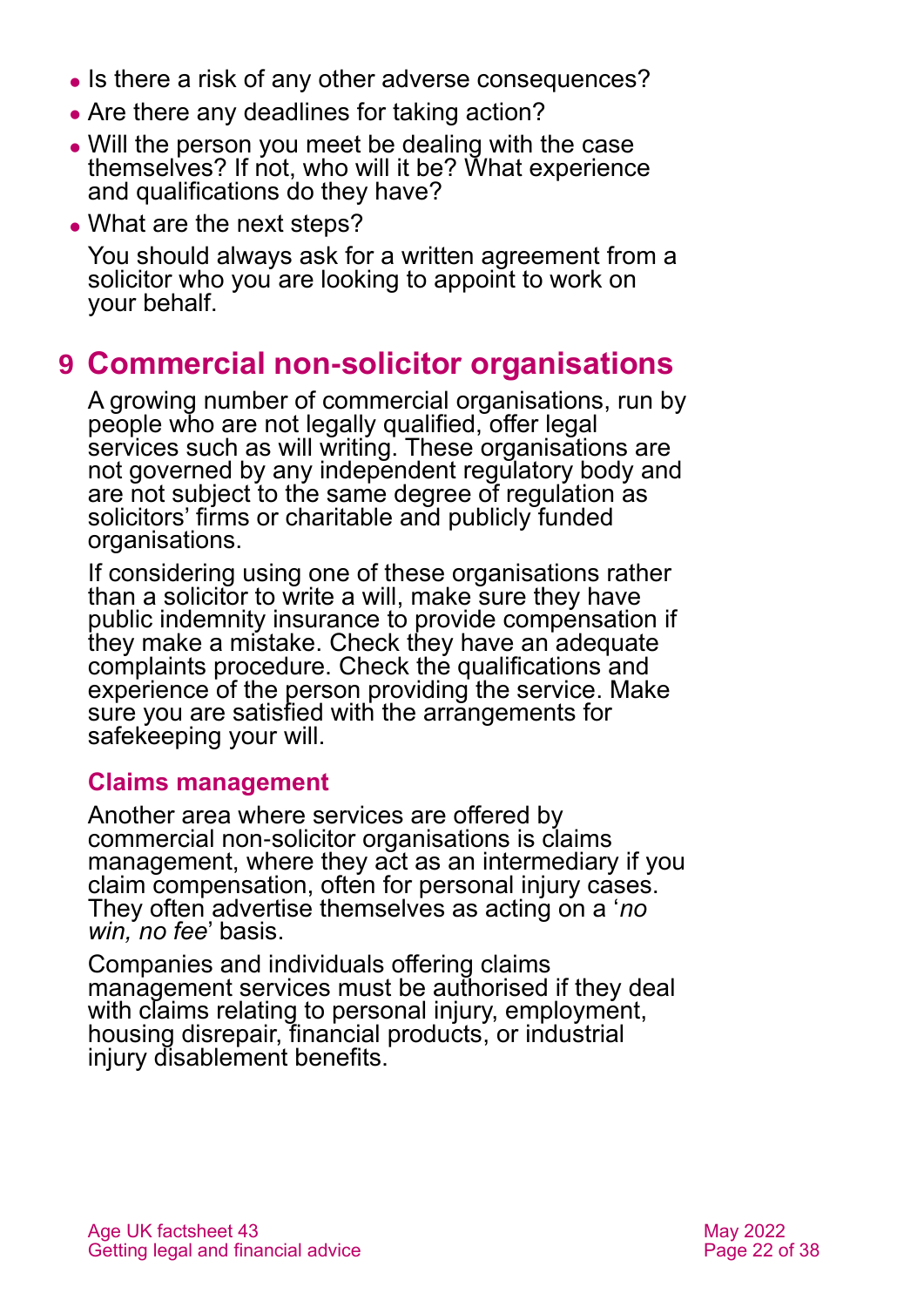The Financial Conduct Authority (FCA) regulates the activities of claims management companies. You can check whether a company is registered with the FCA at [www.fca.org.uk/consumers/using-claims](http://www.fca.org.uk/consumers/using-claims-management-companies)[management-companies](http://www.fca.org.uk/consumers/using-claims-management-companies) and you can also register complaints.

## <span id="page-22-0"></span>**10 Barristers**

Traditionally, barristers were not permitted to accept instructions directly from the public. Since 2004, the Bar Public Access Scheme lets some barristers who satisfy the bar pro bono unit's qualification requirements to take on cases directly from the public.

There are limitations on barristers taking public access work. For example, if it is in your best interest to instruct a legal aid solicitor, based on the nature of your case, the barrister must refer you to such a solicitor.

Under this scheme, when accepting instructions, barristers must inform you about the nature of the work they will do for you, costs and contact arrangements. The barrister is not allowed to write or receive letters on your behalf, sign documents or handle money for you but can advise you in respect of your case and appear in court on your behalf.

<span id="page-22-1"></span>For information on the Bar Public Access Scheme, contact the **[Bar Council.](http://www.barcouncil.org.uk/)**

## **11 Complaints about your solicitor or adviser**

If you are unhappy about how much a solicitor wants to charge you, or the standard of their work, your first step is to complain to them. All solicitors' firms must have a complaints procedure. You should be given a copy of your solicitor's complaints procedure at the outset of the work but, if not, request a copy.

If you are not satisfied with how a solicitor deals with your complaint, contact the **[Legal Ombudsman](http://www.legalombudsman.org.uk/)**. This is an independent organisation responsible for handling complaints against solicitors. The service is free and their decisions are final. They can order the solicitor to reduce your bill or pay you compensation. You should contact them within six months of the date of your solicitor's final response to your complaint.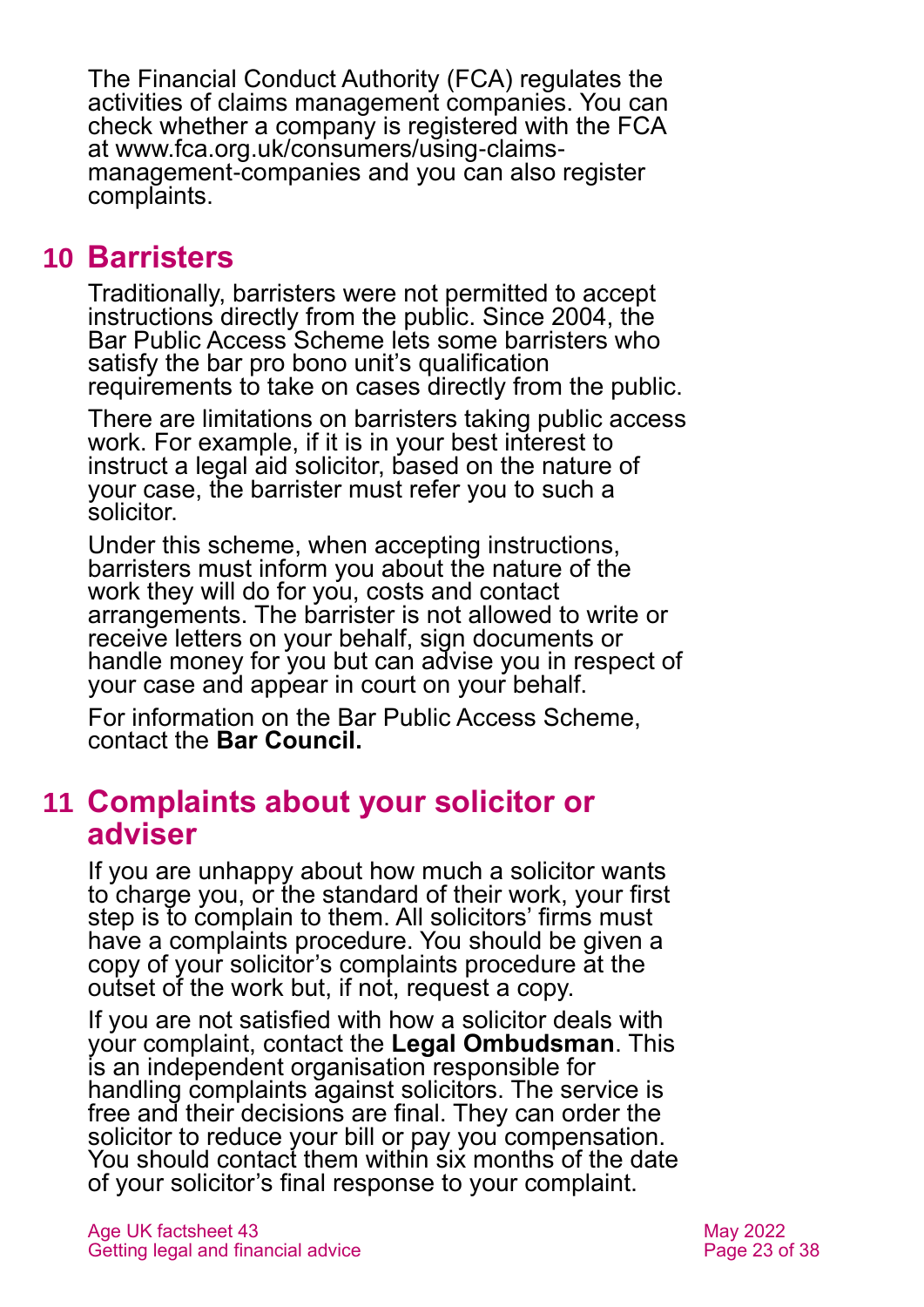If your complaint is about a barrister instructed under the Bar Public Access scheme, complain in writing to the **[Bar Council](http://www.barcouncil.org.uk/)**. If your complaint is about an advice agency, use their complaints procedure.

#### **11.1 What to do if you don't agree with your solicitor's bill**

The amount you must pay depends on what was agreed under the contract between you and your solicitor. You are only liable to pay once a bill has been delivered. At the outset of your case, your solicitor has a duty to provide you with full information about the unit charge for work to be carried out and an estimate of the amount of time required to carry out the work or the amount of money it is likely to cost.

Your solicitor has a duty to provide you with a final bill that complies with the information given to you at the start about the likely cost of the work.

#### **Assessment of solicitor's bill of costs**

If you are unhappy about your bill, you can complain to the solicitor and then to the **[Legal Ombudsman](http://www.legalombudsman.org.uk/)** or you can apply to have the bill assessed by a court.

To apply to the court for a '*detailed assessment*', you should apply within one month of the date of the bill. You can apply up to one year after the date of the bill if you have not paid it but the court does not have to agree to assess the bill - it is at their discretion.

The process is lengthy and involves a detailed bill of costs being submitted to the office of the relevant court for approval. You may incur extra costs doing this and you should get advice from another solicitor or advice agency to see if it is worthwhile.

The Legal Ombudsman provides an information and complaint service including disputes about solicitors' bills.

## <span id="page-23-0"></span>**12 Independent financial advice**

If you are considering taking advantage of pension freedoms, investing money, or taking out a mortgage, you should seek advice from a regulated independent financial adviser. There are many different financial products available and choosing between them can be difficult.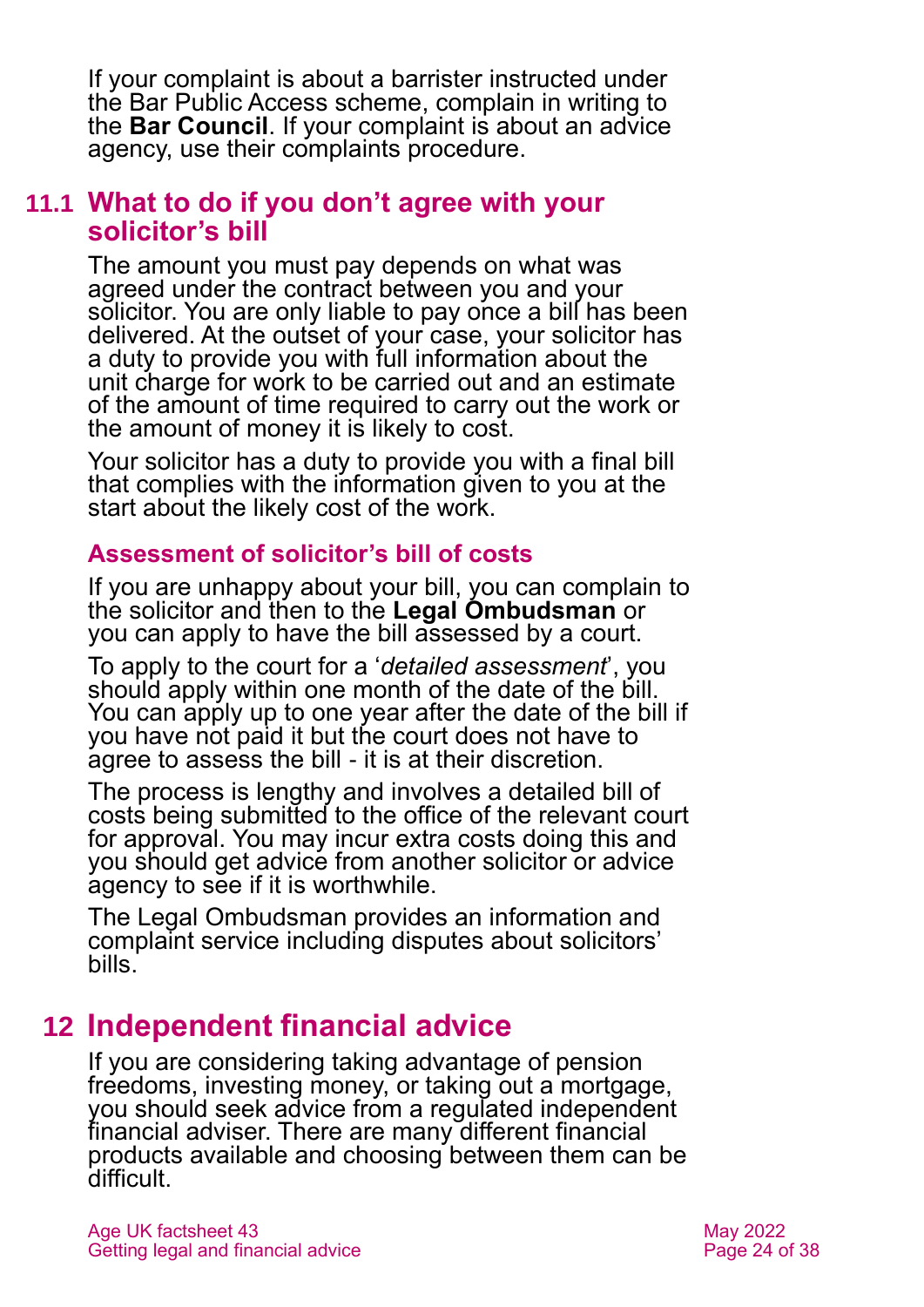A financial adviser helps with areas such as:

- planning for retirement
- investing and saving money
- ⚫ options for lump sums such as a redundancy payment or inheritance
- buying a property and taking out a mortgage
- ⚫ significant life changes such as getting divorced or being widowed.

## **12.1 Advice or guidance?**

**[Pension Wise](https://www.pensionwise.gov.uk/)** can offer guidance, which is different to financial advice. It is information about your options but they cannot not recommend any particular choices. For example, if you want to invest a lump sum, someone giving guidance sets out your options in general and the pros and cons of different savings accounts, ISAs and investments. They do not tell you about specific products offered by named companies or the product that might suit you best.

Financial advice informs you of specific products best suited to your needs. A financial adviser looks at specific savings accounts, investments and ISAs and recommends specific products to best suit your circumstances.

Guidance services are not regulated by the **[Financial](https://www.fca.org.uk/)  [Conduct Authority](https://www.fca.org.uk/)** (FCA). If things go wrong with your financial choices, you may not be able to complain to the Financial Ombudsman Service or Financial Services Compensation Scheme. If unsure whether you are receiving guidance or advice, ask the adviser or organisation to explain.

## **12.2 Types of financial adviser**

Financial advisers look at your personal circumstances and your financial plans and recommend products to meet your needs. There are two types of adviser:

- ⚫ **independent financial advisers** (IFAs) offer impartial advice about a variety of financial products from different companies
- ⚫ **restricted advisers** give advice on a limited range of products and may specialise in one area, for example pensions or certain products offered by a limited number of companies.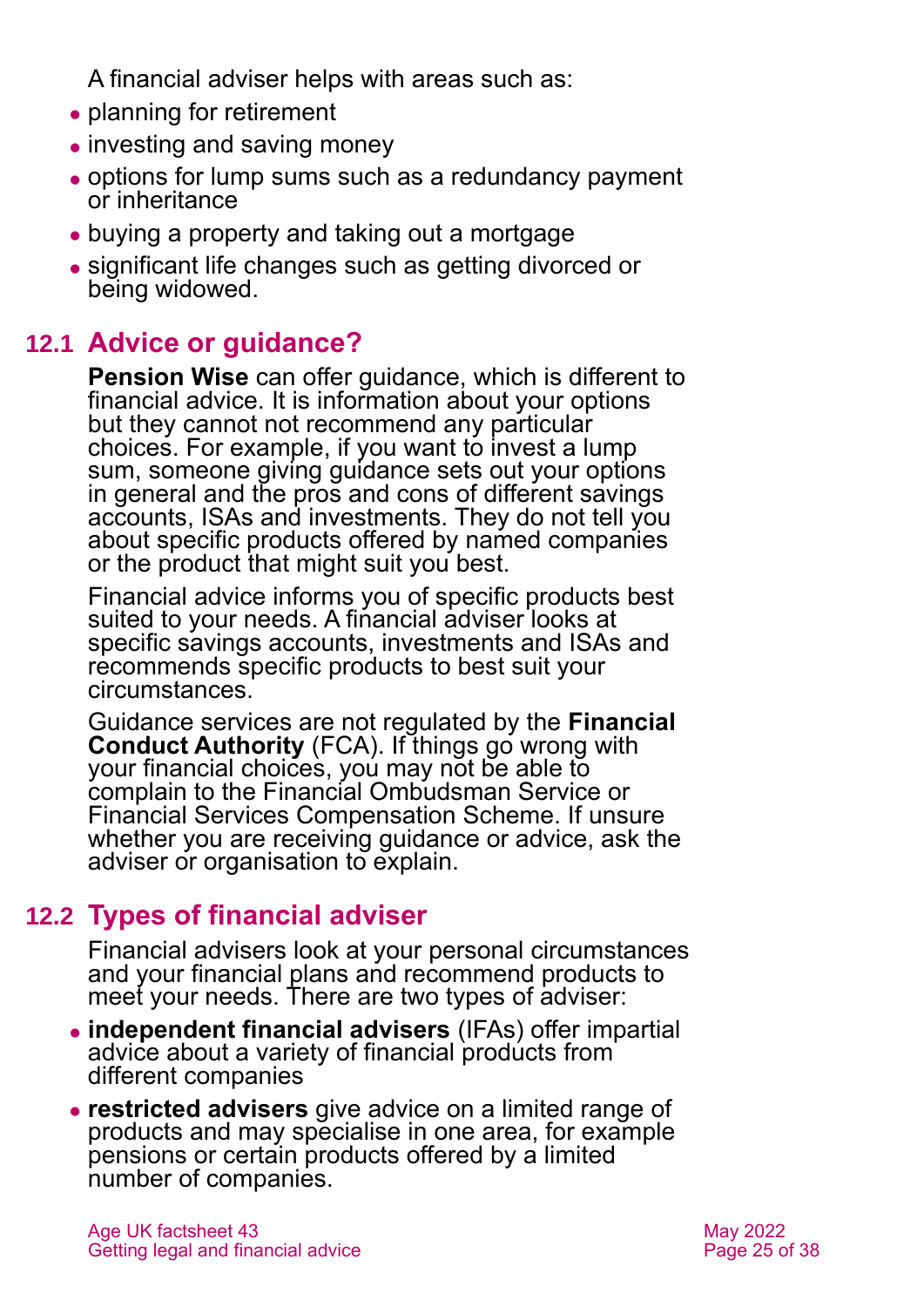It is usually best to get independent financial advice so you can see the widest range of advice and products available.

Financial advisers should have either Level 4 or above of the national Qualifications and Credit Framework or a Statement of Professional Standing (SPS). They must sign a code of ethics and complete at least 35 hours of professional training a year. SPS certificates must be renewed annually so check that your adviser is up-to-date.

All financial advisers should be registered with the FCA. This means they meet the appropriate standards and you are protected if unhappy with their service. You can complain to the **[Financial Services](http://www.financial-ombudsman.org.uk/)  [Ombudsman](http://www.financial-ombudsman.org.uk/)** and may be able to claim compensation. If a financial adviser is not registered with the FCA, you can complain to the FCA.

Do not be afraid to ask an adviser about their qualifications and Statement of Professional Standing. To check whether a financial adviser is FCA-registered see [www.fca.org.uk/firms/financial-services-register](http://www.fca.org.uk/firms/financial-services-register)

## **12.3 Finding an independent financial adviser**

To get advice on the widest range of products and compare costs, you should look for an IFA. **[Money](https://www.moneyhelper.org.uk/en/getting-help-and-advice/financial-advisers/choosing-a-financial-adviser?source=mas)  [Helper](https://www.moneyhelper.org.uk/en/getting-help-and-advice/financial-advisers/choosing-a-financial-adviser?source=mas)** has an IFA finder tool on their website if you want to find one. The following agencies can put you in touch with a qualified adviser in your area:

- ⚫ **Personal Finance Society** [www.findanadviser.org](http://www.findanadviser.org/) independent and restricted advisers
- ⚫ **SOLLA** [http://societyoflaterlifeadvisers.co.uk](http://societyoflaterlifeadvisers.co.uk/) independent and restricted '*whole of market*' advisers specifically aimed at older people
- ⚫ **Unbiased** [www.unbiased.co.uk](http://www.unbiased.co.uk/) independent and restricted '*whole of market*' advisers
- ⚫ **VouchedFor** [www.vouchedfor.co.uk](http://www.vouchedfor.co.uk/) independent advisers.

Restricted '*whole of market*' means advisers offering products from all companies but specialising in areas such as pensions. They may not charge for their advice if they work for an institution such as a bank.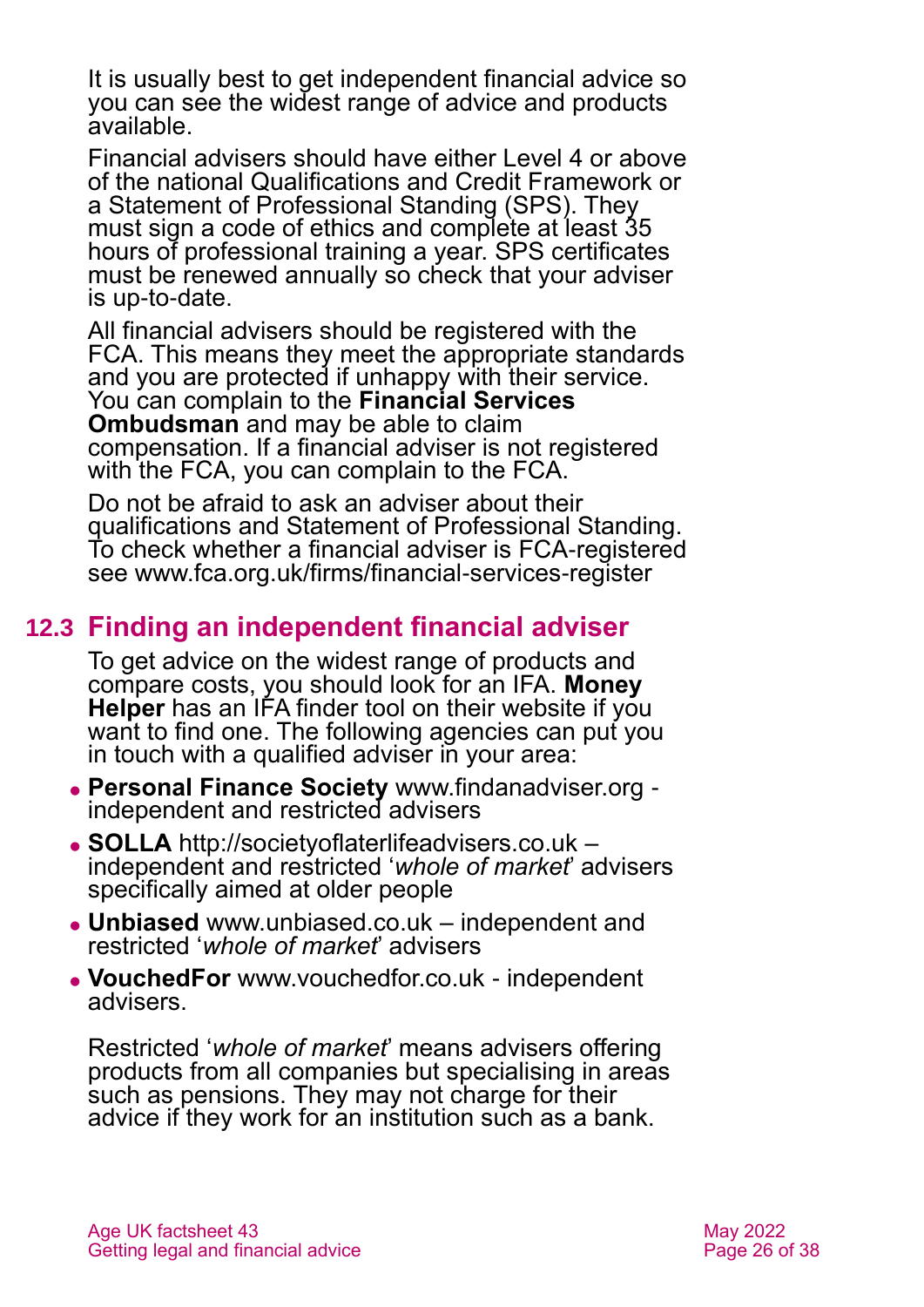You may have an existing relationship with your bank or building society and trust them, so feel more comfortable seeking their advice. This is restricted advice. If you do this, be aware that there may be other products from other companies that are cheaper or better suited to you.

## **12.4 Meeting a financial adviser**

When you meet an adviser, they should give you the right kind of advice for your financial needs. Any financial products recommended should:

- be affordable
- take account of whether you want long or short-term savings options
- be suitable for level of risk you want
- take account of your tax status.

If an adviser ignores these guidelines and recommends products not suitable and you later lose money, you can complain. An adviser must only give the right kind of advice within the limits of what they are qualified to do.

If you see a restricted adviser, they only recommend products from the range they sell. They do not have to tell you about similar products from other companies at cheaper prices. If you find this out later, you cannot complain.

This is why it is often better to use an independent financial adviser who looks at products across the whole market. If a financial adviser cannot find a product to suit your needs, they must refer you to another adviser who can help. If they do not, you may be able to complain.

#### **12.4.1 Checklist for your first meeting with an IFA**

Among the things to check before you meet an IFA are:

- check the adviser is qualified
- take notes of what you discuss
- ask questions to ensure you understand everything
- $\bullet$  think about your decision  $-$  you do not have to sign on the spot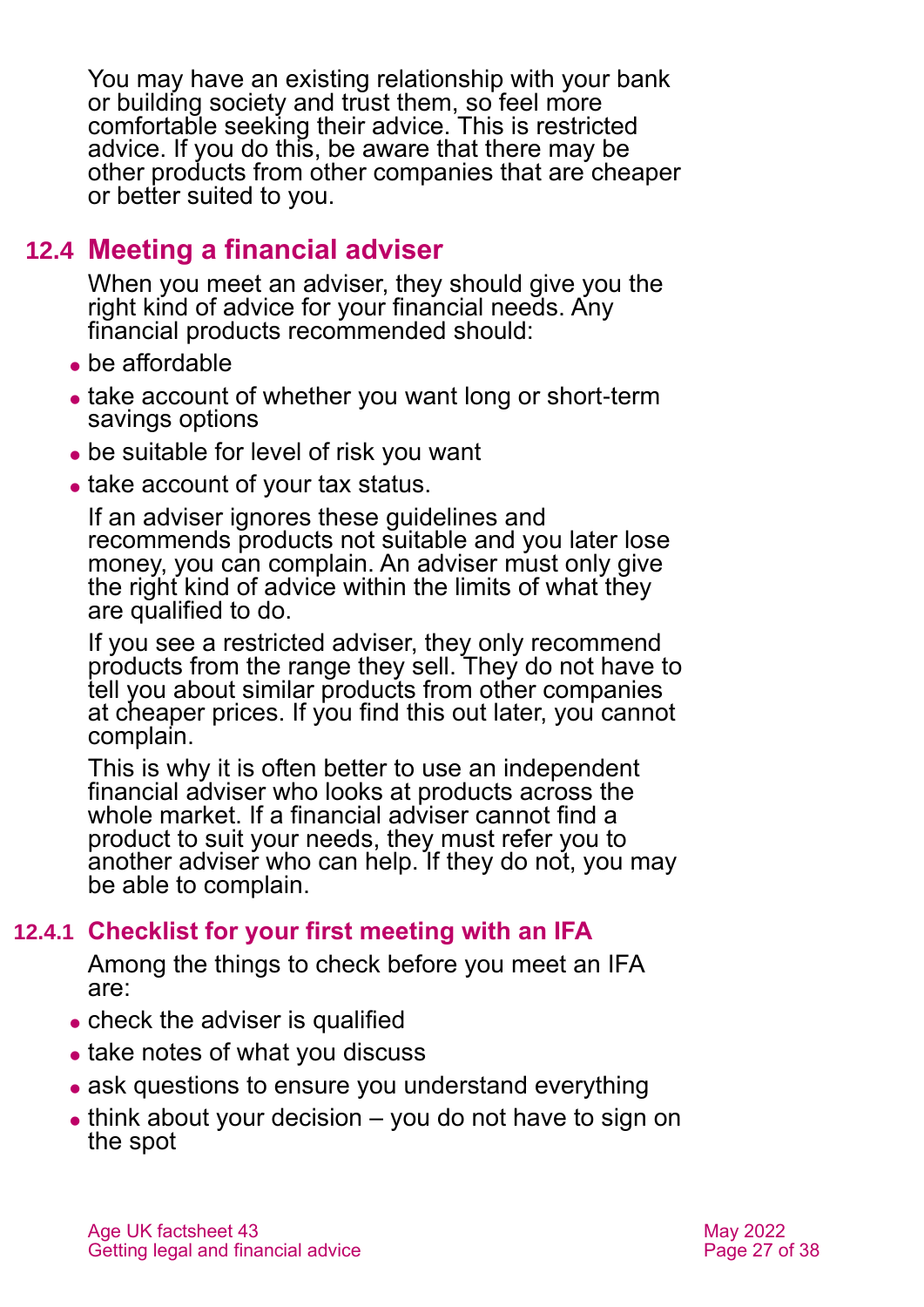- answer questions honestly, so they recommend suitable products
- ⚫ is personal information kept confidential and is it used for marketing?

At your first meeting with an adviser, you should be given clear information on what they offer, including:

- are they independent or restricted? If restricted, they should tell you how
- the level of advice you will receive
- how much you must pay.

They should provide a key facts document containing details of:

- the adviser or firm you are using and their services
- ⚫ products recommended to you
- ⚫ your right to change your mind and how long you have to do this
- ⚫ your right for further information or an explanation if you do not understand something
- how to complain if unhappy with the service or product
- who they are authorised and regulated by
- the cost of the service and/or product.

If the adviser does not give you this information, ask them for it.

## **12.5 Paying for independent financial advice**

You usually have to pay for financial advice. You may also have to pay charges on the financial products you buy. Make sure you understand all costs involved and compare fees and investment charges between different advisers before you make a final decision. You may be able to get the same product at a cheaper price elsewhere.

IFA advice can be charged as:

- hourly rates
- set fees according to the work involved
- monthly retainer
- percentage of the money invested.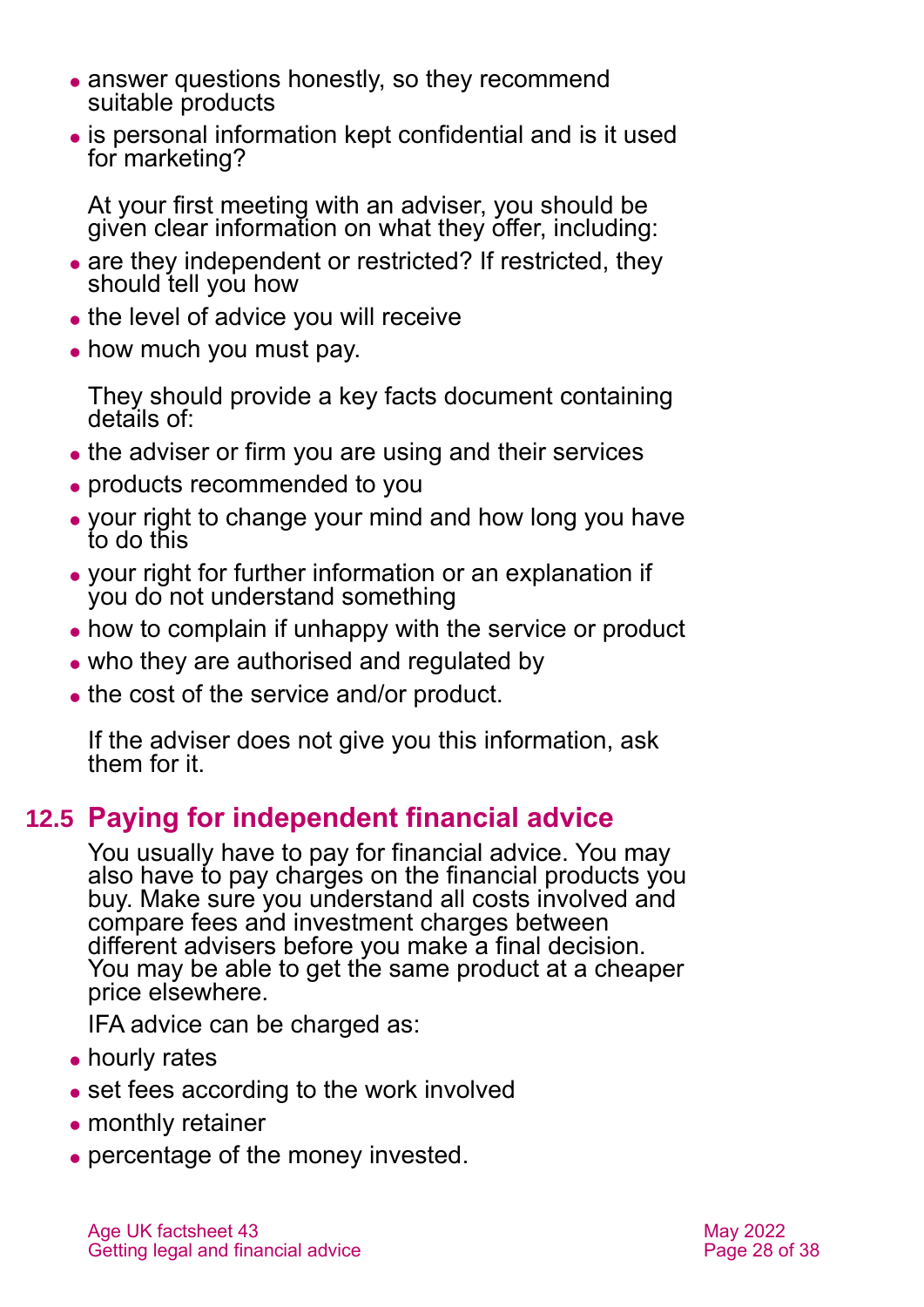Your adviser should explain how much their advice costs and you need to agree how you will pay. You can pay up front or the adviser may agree to take it from money invested. Your adviser should set out the charges clearly and ensure you understand how much you are paying.

Fees vary from adviser to adviser, so shop around for the best deal. There may be extra charges for looking after investments or providing advice on a regular basis.

#### **12.6 Complaints about independent financial advisers**

You cannot complain if your investment does not make as much money as you hope. If, however, you lose money due to bad advice, wrong or misleading information, or poor administration, you can complain to the adviser. You must follow their complaints procedure. If you are not satisfied with the response, where you complain to next depends on who gave the advice.

If the adviser is authorised by the **[Financial Conduct](https://www.fca.org.uk/)  [Authority](https://www.fca.org.uk/)** (FCA), you can complain to the Financial Ombudsman. There is a complaints form you can download from [www.financial-ombudsman.org.uk](http://www.financial-ombudsman.org.uk/) and send to them.

Call their consumer helpline to find out if the Financial Ombudsman can deal with a complaint about a company not authorised by the FCA.

If you received financial advice from a solicitor or accountant authorised by the FCA to give financial advice, you may need to take your complaint to the professional body regulating them. If you are not sure where to complain, contact the [FCA consumer](#page-31-0)  [helpline.](#page-31-0)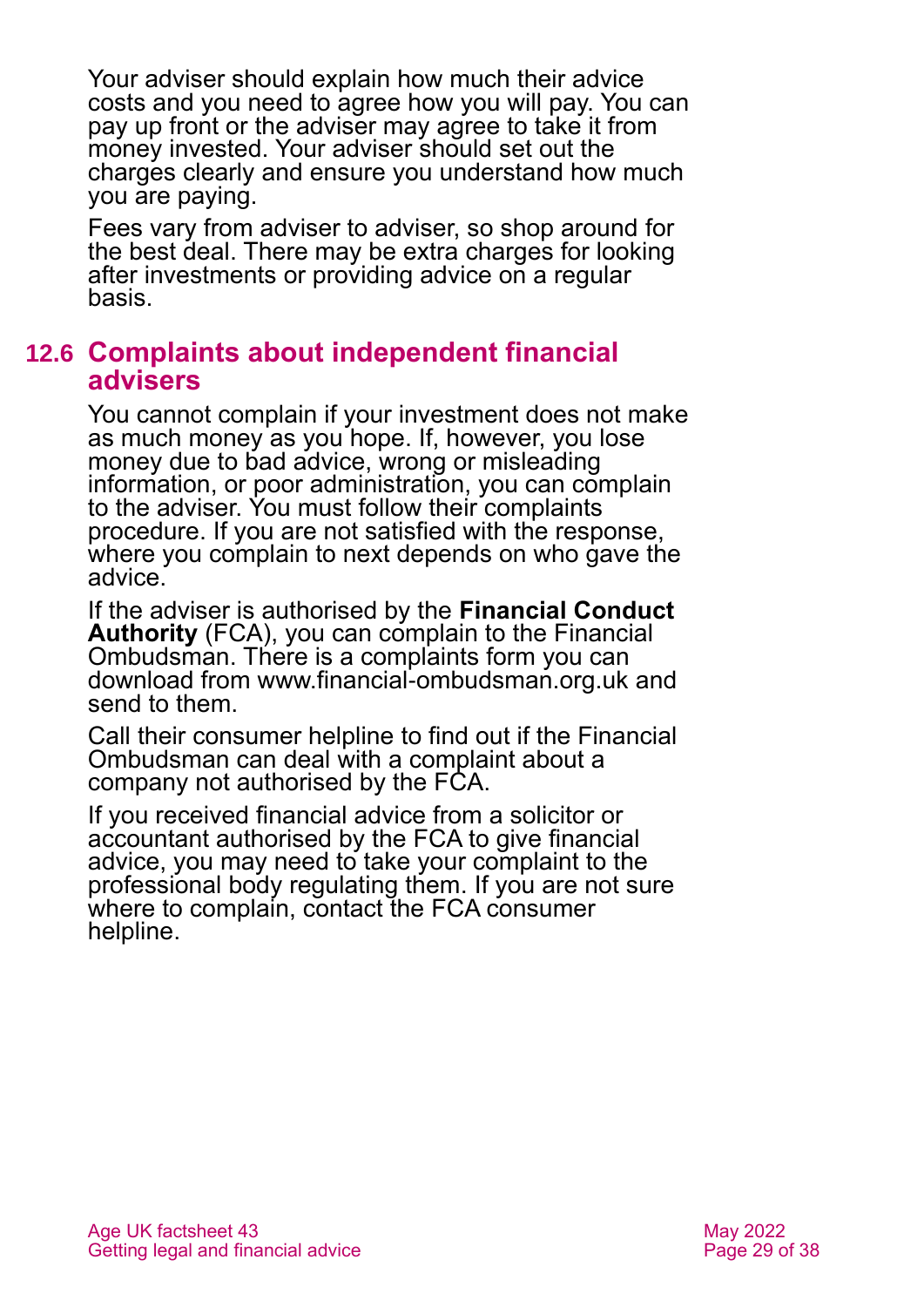## **Useful organisations**

#### <span id="page-29-0"></span>**Action Against Medical Accidents**

[www.avma.org.uk](http://www.avma.org.uk/) Telephone helpline 0845 123 23 52 Mon–Fri 10am– 3.30pm

Charity for patient safety and justice, provides free independent advice and support to people affected by medical accidents.

#### **Advice UK**

[www.adviceuk.org.uk/](http://www.adviceuk.org.uk/) Telephone 0300 777 0107

National network of independent advice agencies.

#### **Advisory, Conciliation and Arbitration Service**

[www.acas.org.uk](http://www.acas.org.uk/) Telephone helpline 0300 123 1100 Mon-Fri 8am-6pm Independent organisation aiming to improve employment relations.

#### **Advocate (formerly the Bar Pro Bono Unit)**

<https://weareadvocate.org.uk/> Telephone 020 7092 3960 Voicemail service

Charity connecting people needing legal advice and representation with barristers volunteering their services. The service is free but you must be referred by a local Citizens Advice, Law Centre or your MP's surgery.

#### **Aire Centre**

[www.airecentre.org](http://www.airecentre.org/) Telephone 020 7831 4276

Provide advice on specific areas of EU and Human Rights law.

#### **The Bar Council**

[www.barcouncil.org.uk](http://www.barcouncil.org.uk/) Telephone 020 7242 0082

Represents barristers in England and Wales.

#### **British Institute of Human Rights**

[www.bihr.org.uk/olderpeopleguide](http://www.bihr.org.uk/olderpeopleguide) Charity promoting human rights in Britain.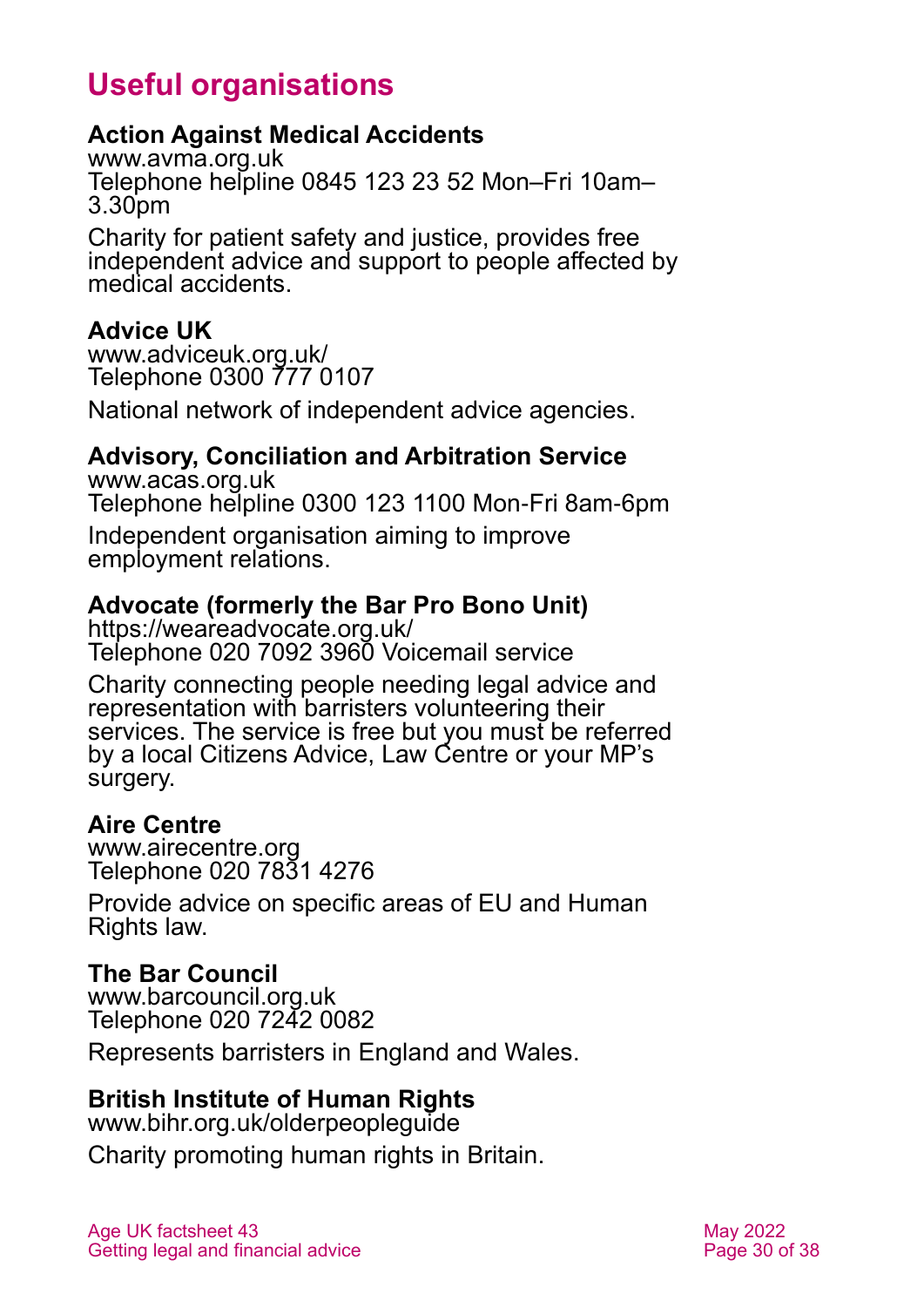#### **Care Quality Commission**

[www.cqc.org.uk](http://www.cqc.org.uk/) Telephone 03000 616 161 (calls charged at local rate) Independent regulator of adult health and social care services in England.

#### **Care Inspectorate Wales**

[www.careinspectorate.wales](http://www.careinspectorate.wales/) Telephone 0300 7900 126

Oversee inspection and regulation of care and social services in Wales.

#### **Citizens Advice**

[www.citizensadvice.org.uk](http://www.citizensadvice.org.uk/) Telephone 0800 144 8848 (England) Telephone 0800 702 2020 (Wales)

National network of advice centres offering free, confidential, independent advice, face to face or by telephone.

#### **Citizens Advice Consumer Service**

[www.citizensadvice.org.uk/consumer](http://www.citizensadvice.org.uk/consumer) Telephone helpline 0808 223 1133 Mon-Fri 9am-5pm, Textphone 18001 0808 223 1133 Welsh telephone helpline 0808 223 1144 Mon-Fri 9am-5pm

#### **Civil Legal Advice (CLA)**

[www.gov.uk/civil-legal-advice](http://www.gov.uk/civil-legal-advice) Telephone 0345 345 4 345

Telephone online gateway for legal aid applications.

#### **Civil Mediation Council**

[www.civilmediation.org/](http://www.civilmediation.org/) Telephone 07841 017905

Provides online directory listing local and national civil and commercial mediation providers, accredited by the Civil Mediation Council.

#### **Community Health Councils (CHCs) Wales**

[https://111.wales.nhs.uk/localservices/communityhealt](https://111.wales.nhs.uk/localservices/communityhealthcouncils/) [hcouncils/](https://111.wales.nhs.uk/localservices/communityhealthcouncils/) Telephone 111

CHCs are a statutory and independent voice in health services in Wales. Each CHC runs a Complaints Advocacy Service.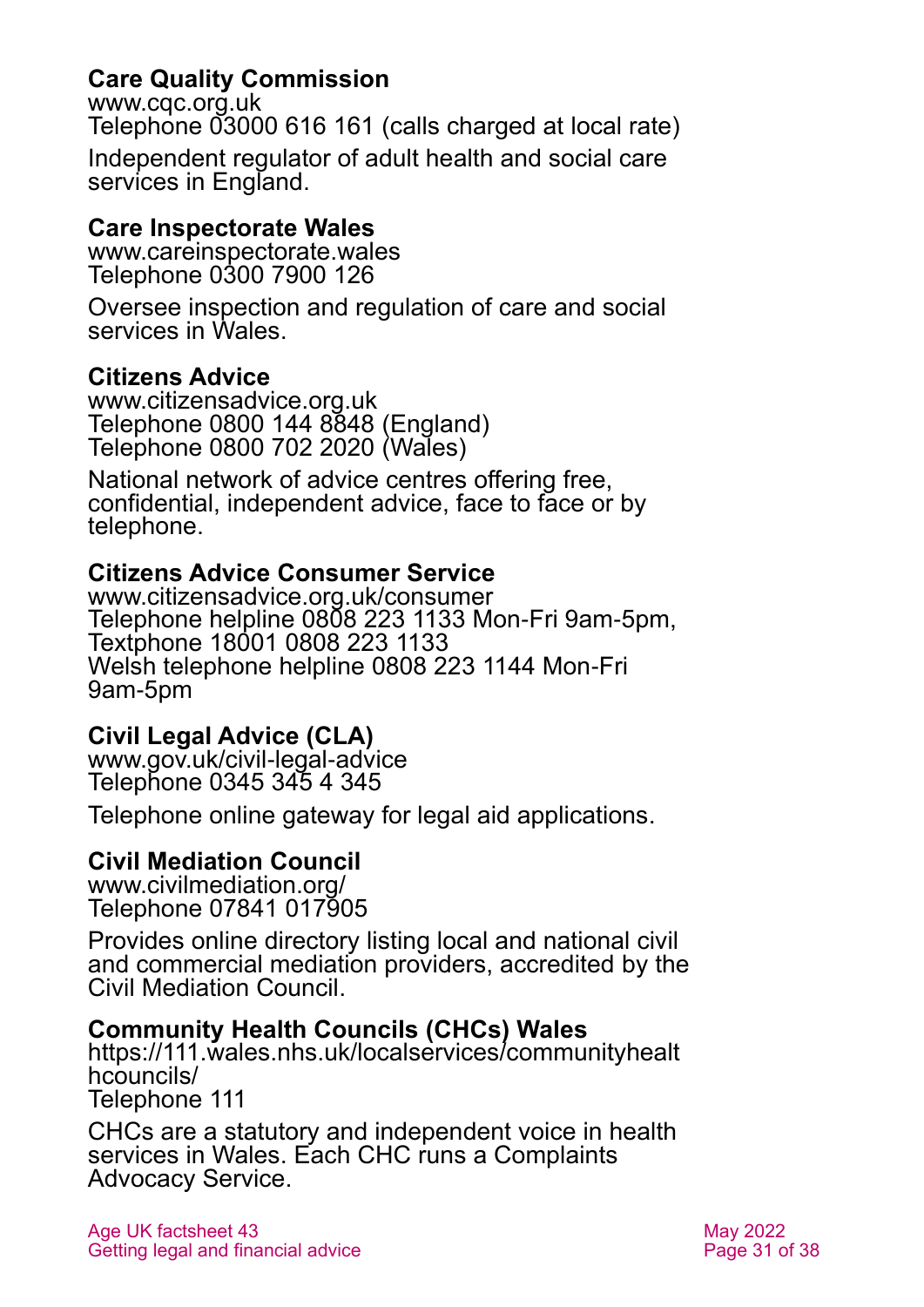#### **CCW (Consumer Council for Water)**

[www.ccwater.org.uk/](http://www.ccwater.org.uk/) Telephone 0300 034 2222 (England) Telephone 0300 034 3333 (Wales)

Provide guidance and information, answer your questions and take up your unresolved water company or retailer complaints.

#### **Disability Law Service**

[www.dls.org.uk](http://www.dls.org.uk/) Telephone 020 7791 9800

Free, confidential legal advice to disabled adults, families and carers.

#### **EAC Online HOOP tool**

<https://hoop.eac.org.uk/hoop/start.aspx>

Provides information on housing options for older people.

#### **Equality Advisory Support Service**

[www.equalityadvisoryservice.com](http://www.equalityadvisoryservice.com/) Telephone helpline 0808 800 0082 Mon-Fri 9am-7pm, Sat 10am-2pm

Funded by the Equality and Human Rights Commission, the EASS Helpline provides information and advice about the *Equality Act 2010*.

#### **Family Mediation Council**

[www.familymediationcouncil.org.uk](http://www.familymediationcouncil.org.uk/) Telephone 01707 594055 Monday – Friday 9am-3pm

A database of family mediation organisations in England and Wales.

#### <span id="page-31-0"></span>**Financial Conduct Authority**

[www.fca.org.uk](https://www.fca.org.uk/)  Telephone consumer helpline 0800 111 6768 (free call) Mon-Fri 8am-6pm, Sat 9am-1pm

Regulatory body for independent financial advisers.

#### **Financial Ombudsman**

[www.financial-ombudsman.org.uk](http://www.financial-ombudsman.org.uk/) Telephone helpline 0800 023 4567 (free call) Mon-Fri 8am-8pm, Sat 9am-1pm

Deal with complaints about financial advisers and institutions.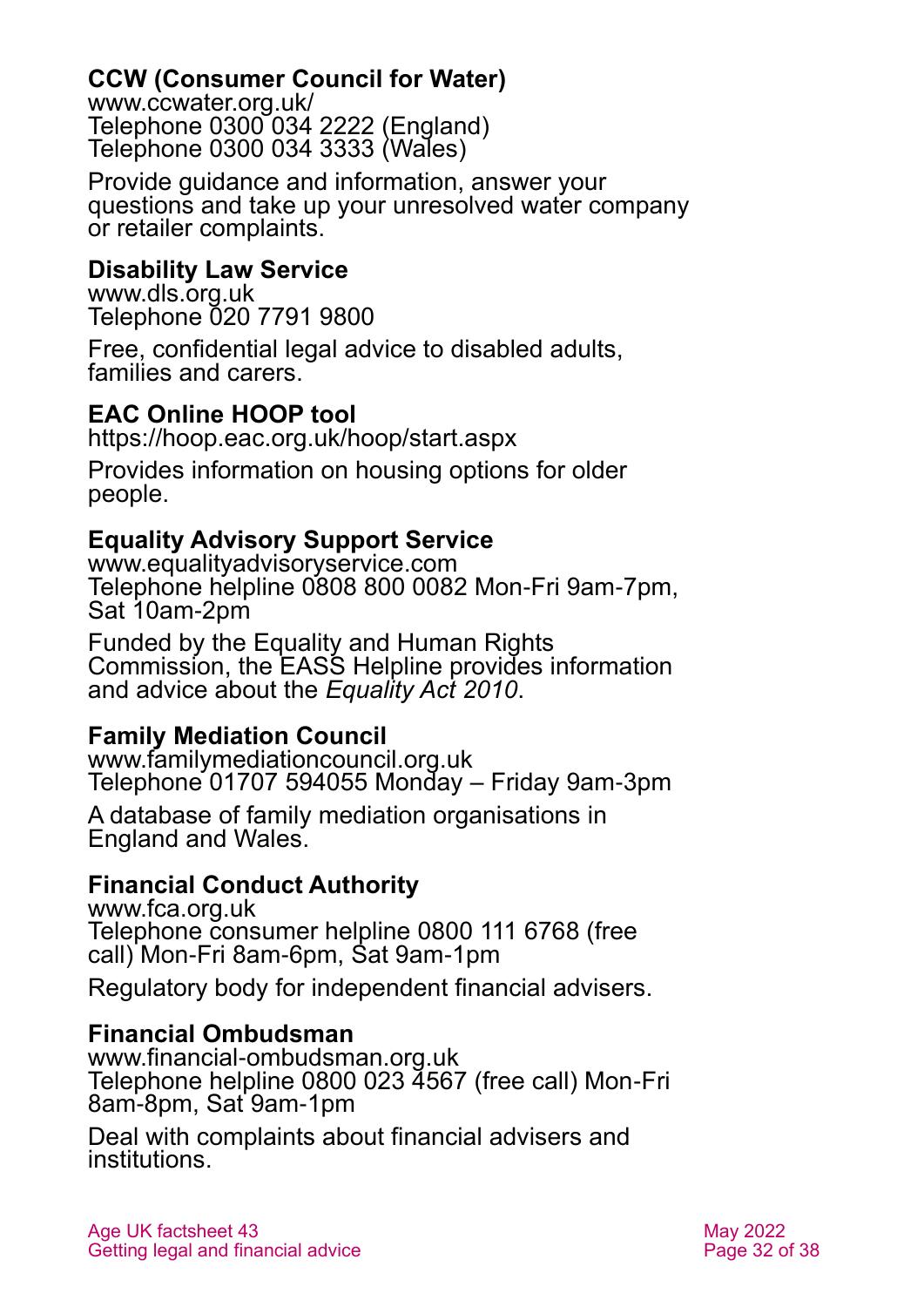#### **Free Representation Unit**

[www.thefru.org.uk](http://www.thefru.org.uk/) Telephone 020 7611 9555

Provide legal advice, case preparation and advocacy in tribunal cases for those who cannot otherwise afford or access it, referrals only.

#### **Healthcare Inspectorate Wales**

[www.hiw.org.uk](http://www.hiw.org.uk/) Telephone 0300 062 8163

Healthcare regulator for Wales - although they cannot act for individual complaints, you can highlight areas of concern.

#### **Healthwatch England**

[www.healthwatch.co.uk](http://www.healthwatch.co.uk/) Telephone 03000 683 000

Search the website for your local Healthwatch service.

#### **Independent Age (England only)**

[www.independentage.org](http://www.independentage.org/) Telephone helpline 0800 319 6789 Mon-Fri 8am- 8pm, Sat-Sun 9am-5pm

Advice on benefits, home care, care homes and NHS services.

#### **Law Centres Network**

[www.lawcentres.org.uk](http://www.lawcentres.org.uk/) Telephone 020 3637 1330

Find if there is a Law Centre near you via the website. Law Centres Network does not give advice directly to the public.

#### **Law Society**

[http://solicitors.lawsociety.org.uk](http://solicitors.lawsociety.org.uk/) Telephone 020 7320 5757

Searchable database of regulated solicitors in England and Wales.

#### **LawWorks**

[www.lawworks.org.uk](http://www.lawworks.org.uk/)

Charity who connect volunteer lawyers with people needing advice.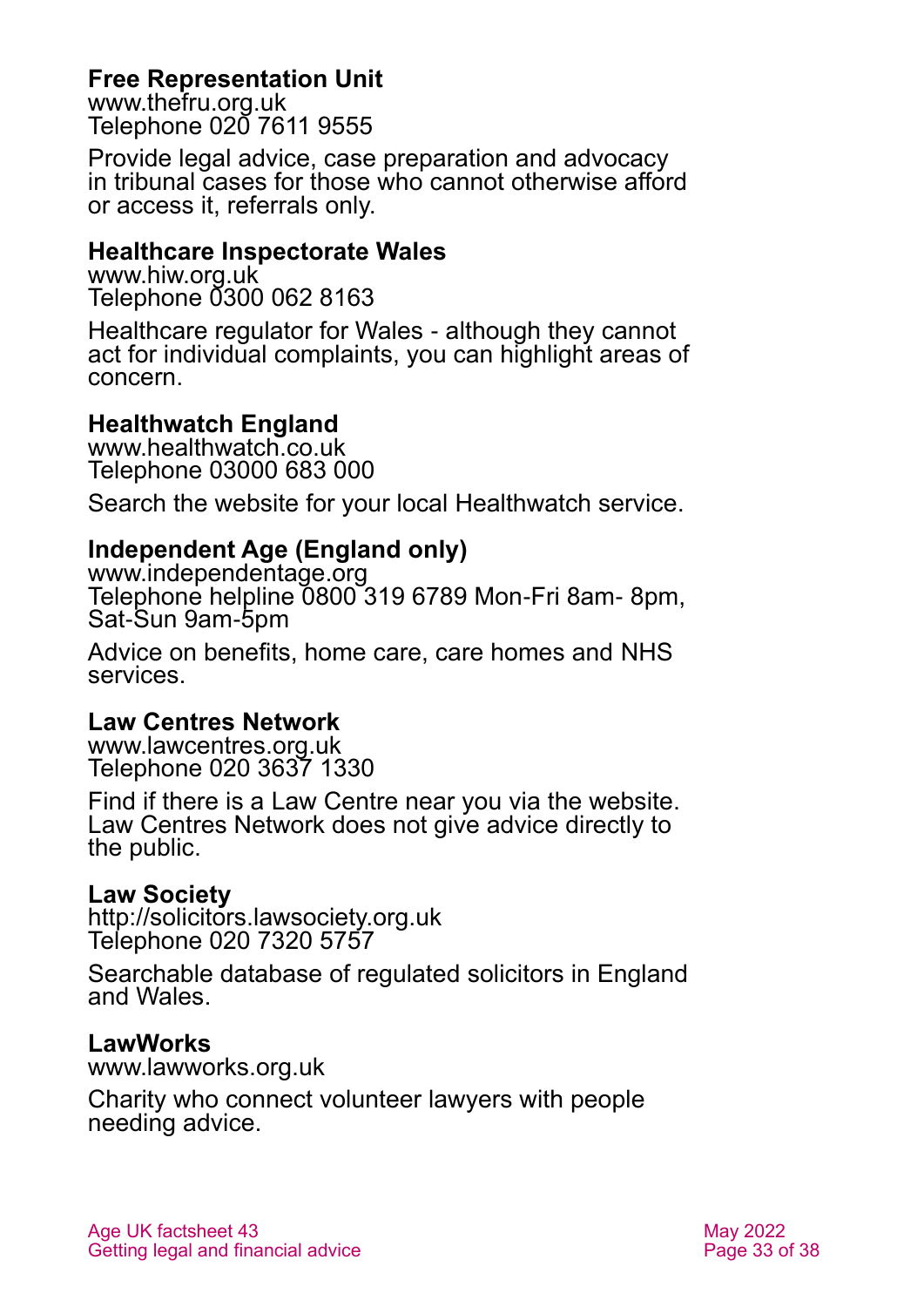## **Legal Aid Agency (LAA)**

[www.gov.uk/government/organisations/legal-aid](http://www.gov.uk/government/organisations/legal-aid-agency)[agency](http://www.gov.uk/government/organisations/legal-aid-agency) Telephone 0300 200 2020

The LAA runs the legal aid schemes in England and Wales.

#### **Legal Ombudsman**

[www.legalombudsman.org.uk](http://www.legalombudsman.org.uk/) Telephone 0300 555 0333

Deal with complaints about legal services in England and Wales.

#### **Liberty**

[https://www.libertyhumanrights.org.uk/advice-and](https://www.libertyhumanrights.org.uk/advice-and-information/)[information/](https://www.libertyhumanrights.org.uk/advice-and-information/) Telephone helpline 020 7403 3888 or 07960 057 521

Liberty gives advice to members of the public on human rights issues.

#### **Money Helper**

[www.moneyhelper.org.uk](http://www.moneyhelper.org.uk/) Telephone 0800 138 7777 (free call) Mon-Fri 8am-8pm

Independent service offering money advice and guidance.

#### **National Debtline**

<https://nationaldebtline.org/> Telephone helpline 0808 808 4000 (free call) Mon–Fri 9am–8pm, Sat 9.30am–1pm

Free, independent and impartial debt advice.

#### **Office of the Immigration Services Commissioner**

[www.gov.uk/find-an-immigration-adviser](http://www.gov.uk/find-an-immigration-adviser) Telephone 0345 000 0046

Regulates UK immigration advisers, can search for local advisers.

#### **Ombudsman Association**

[www.ombudsmanassociation.org](http://www.ombudsmanassociation.org/)

Helps find you the right ombudsman to deal with your complaint.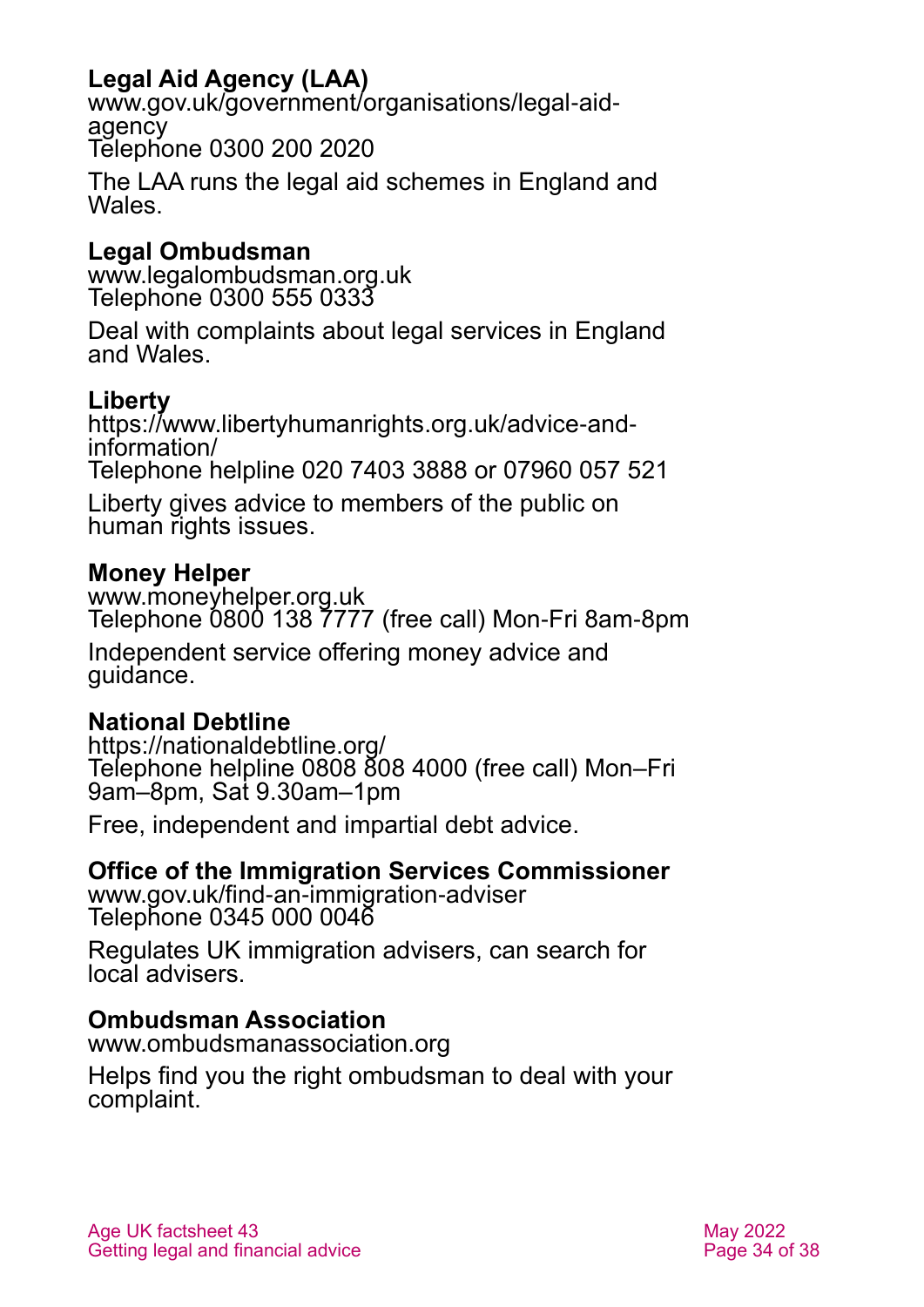### **Patient Advice and Liaison Service (PALS)**

[www.nhs.uk](http://www.nhs.uk/) and search for PALS

To find your nearest PALS, contact NHS advice using 111 or ask your local hospital, clinic or GP surgery.

#### **Patient's Association**

[www.patients-association.com](http://www.patients-association.com/) Telephone helpline 0800 345 7115

Independent helpline answering queries about the Healthcare system.

#### **Pension Wise**

[www.moneyhelper.org.uk/en/pensions-and](https://www.moneyhelper.org.uk/en/pensions-and-retirement/pension-wise)[retirement/pension-wise](https://www.moneyhelper.org.uk/en/pensions-and-retirement/pension-wise) Telephone 0800 138 3944

Independent guidance and information about pensions.

#### **Public Access Bar Association**

[www.paba.org.uk](http://www.paba.org.uk/)

Represents barristers offering direct legal services to the public.

## **Relatives & Residents Association (The)**

[www.relres.org](http://www.relres.org/) Telephone 020 7359 8136 Mon-Fri 9.30am – 1pm

The Relatives & Residents Association gives advice and support to older people in care homes, their relatives and friends in England.

#### **Scope**

[www.scope.org.uk/support/disabled-people/local/about](http://www.scope.org.uk/support/disabled-people/local/about) [Tele](tel:01302)phone helpline 0808 800 3333 Mon-Fri 9am-5pm (free call)

Provide free, independent and impartial information and support on issues affecting disabled people and their families.

#### **Shelter**

[www.shelter.org.uk](http://www.shelter.org.uk/) Telephone 0808 800 4444 Mon-Fri 8am-8pm, Sat 8am-5pm (free call)

Charity providing advice on housing problems in England.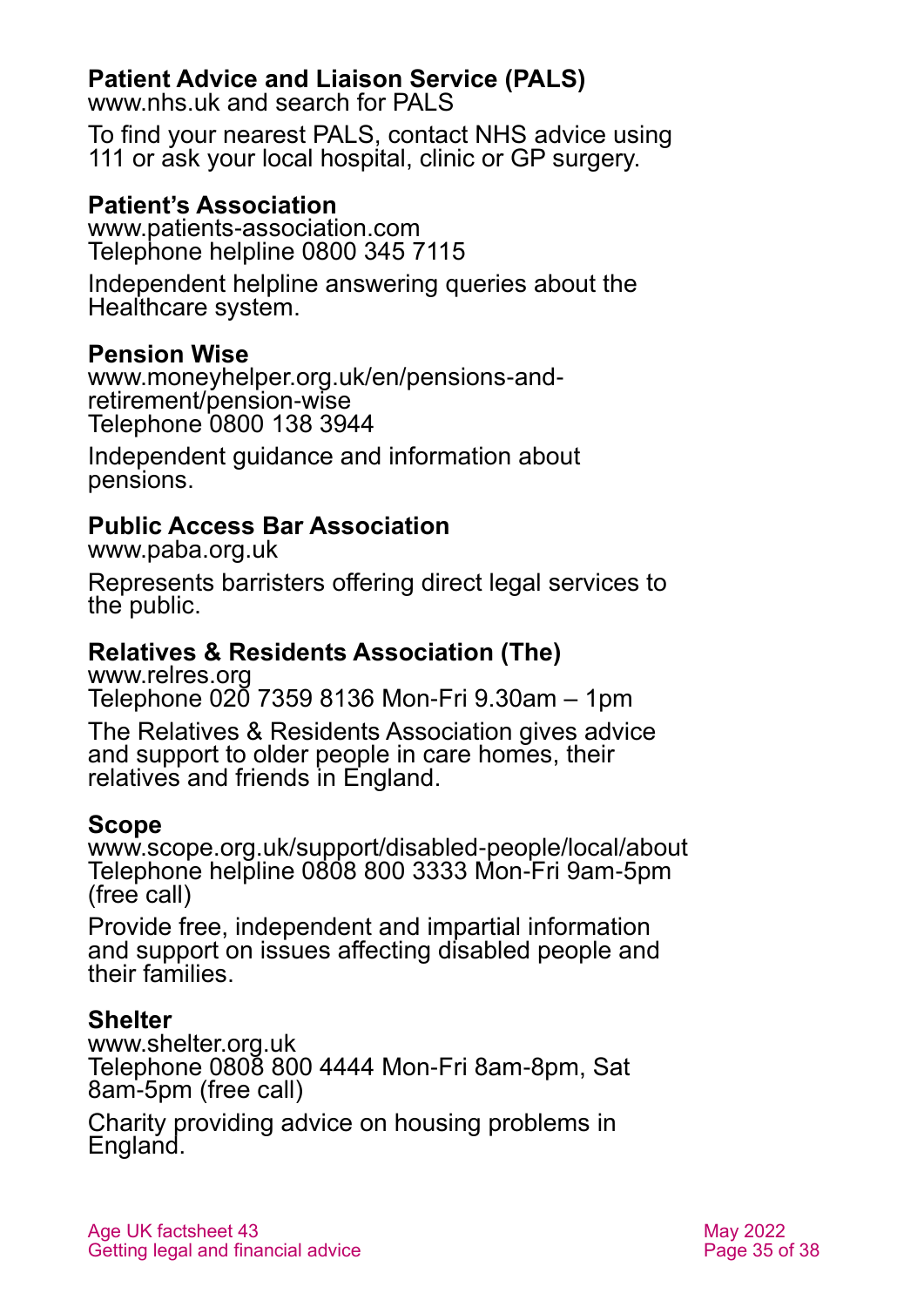#### **Shelter Cymru**

[www.sheltercymru.org.uk](http://www.sheltercymru.org.uk/) Telephone 08000 495 495 Mon-Fri 9.30am-4.00pm

Charity providing advice on housing problems in Wales<sup>'</sup>

#### **Solicitors for the Elderly**

[www.sfe.legal/](http://www.sfe.legal/) Telephone 0844 567 6173

Network of solicitors, barristers, and chartered legal executives providing specialist legal advice for older people, their families and carers.

#### **Solicitors Regulation Authority**

[www.sra.org.uk](http://www.sra.org.uk/) Telephone 0370 606 2555

Provides details of solicitors in your area and assist if you need to complain about a solicitor.

#### **Step Change Debt Charity**

[www.stepchange.org](http://www.stepchange.org/) Telephone helpline 0800 138 1111 Mon-Fri 8am-8pm, Sat 8am-4pm (free call)

Provides advice on debt and money management issues.

#### **Stonewall**

[www.stonewall.org.uk](http://www.stonewall.org.uk/) Telephone information line 08000 50 20 20 Mon-Fri 9.30am-5.30pm

Provides information and campaign on issues affecting lesbian, gay, bi and trans people.

#### **Trades Union Congress (TUC)**

[www.tuc.org.uk](http://www.tuc.org.uk/) [www.worksmart.org.uk](http://www.worksmart.org.uk/) Telephone 020 7636 4030

Umbrella body for trade unions in Britain. Worksmart lets you find the most appropriate union for your employment.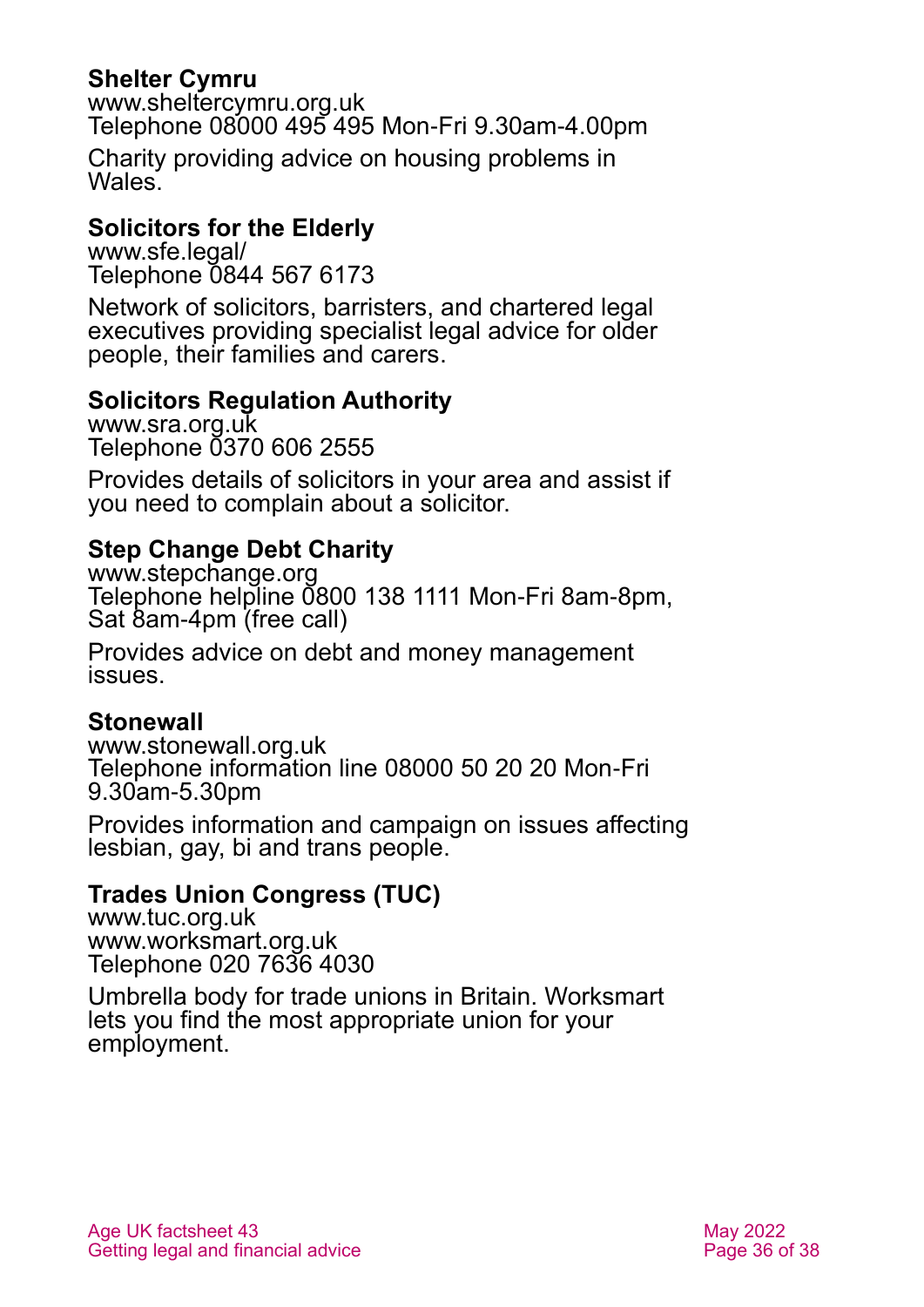## **Age UK**

Age UK provides advice and information for people in later life through our Age UK Advice line, publications and online. Call Age UK Advice to find out whether there is a local Age UK near you, and to order free copies of our information guides and factsheets.

#### <span id="page-36-1"></span>**Age UK Advice**

[www.ageuk.org.uk](http://www.ageuk.org.uk/) 0800 169 65 65 Lines are open seven days a week from 8.00am to 7.00pm

#### **In Wales contact**

**Age Cymru Advice**

[www.agecymru.org.uk](http://www.agecymru.org.uk/) 0300 303 4498

#### <span id="page-36-0"></span>**In Northern Ireland contact**

**Age NI** [www.ageni.org](http://www.ageni.org/) 0808 808 7575

#### **In Scotland contact**

<span id="page-36-2"></span>**Age Scotland** [www.agescotland.org.uk](http://www.agescotland.org.uk/) 0800 124 4222

## **Support our work**

We rely on donations from our supporters to provide our guides and factsheets for free. If you would like to help us continue to provide vital services, support, information and advice, please make a donation today by visiting [www.ageuk.org.uk/donate](http://www.ageuk.org.uk/donate) or by calling 0800 169 87 87.